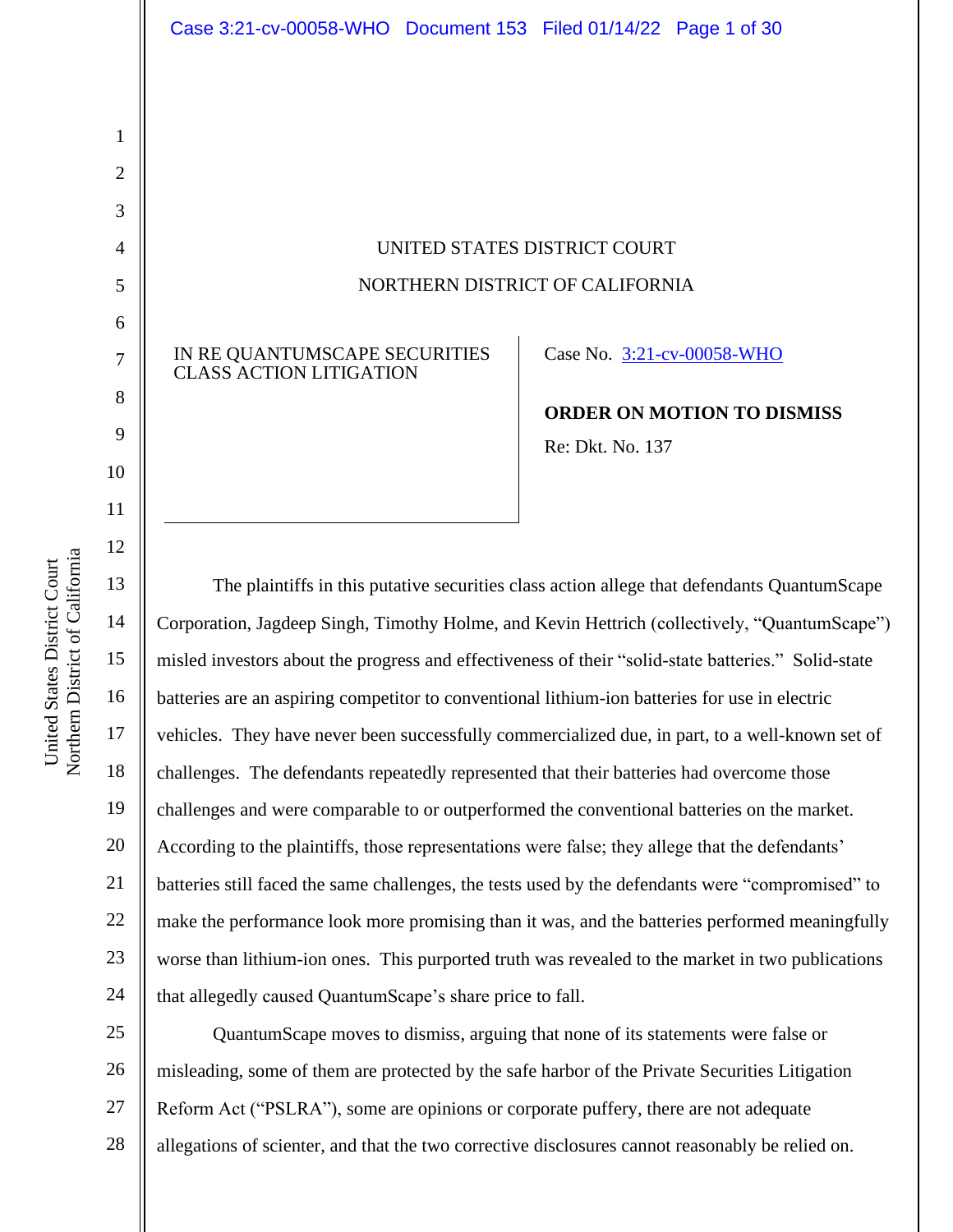1 2 3 Many of QuantumScape's arguments are not without some force, but even under the heightened pleading requirements of the PSLRA the allegations are largely sufficient to state a claim. The motion to dismiss is denied except as it relates to one specific challenged statement.

4

## **BACKGROUND**

#### 5

6

7

8

9

10

11

12

13

14

15

16

17

## **A. Lithium-Ion Batteries**

**I. FACTUAL BACKGROUND**

Lithium-ion batteries are the conventional and widespread battery technology in use today in most rechargeable devices. Amended Complaint ("Compl.") ¶¶ 36–37. To keep the batteries' "cathodes" and "anodes"—the parts of the battery that the lithium ions flow to and from to create charge—apart, lithium-ion batteries use a liquid separator. *Id.* ¶ 39. The flow of lithium ions from anode to cathode creates electrical power; the flow from cathode to anode completes the cycle, building back up the battery's potential. *Id.* ¶¶ 39–40.

Today, lithium-ion batteries are used in electrical automobiles; those vehicles have reached ranges of more than 310 miles of charge and some go as far as 620 miles on one charge. *Id.* ¶¶ 48, 54. "Many" batteries will reach more than 80% capacity in less than 40 minutes, and at least one type reaches it in six minutes. *Id.* ¶¶ 49–51.

## **B. Solid-State Batteries**

18 19 20 21 22 23 24 This case is about solid-state batteries, an aspiring competitor to lithium-ion batteries. Unlike lithium-ion batteries, solid-state batteries use a solid separator (such as glass or ceramics) between the anode and cathode, not a liquid one. *Id.* ¶ 56. Otherwise, the structure of the two types is "quite similar." *Id.* According to the plaintiffs, solid-state batteries "have the potential to be safer and more durable over the long run." *Id.* ¶ 57. The liquid in lithium-ion batteries is flammable and heat or fire within the battery can be "dangerous and toxic." *Id.* Because solidstate batteries lack the liquid, they do not have the same risk. *Id.*

25 26 27 28 The plaintiffs allege that solid-state batteries have faced a historical set of challenges preventing commercial use. The leading one is the formation of "dendrites." *Id.* ¶ 60. Dendrites are "needle-like metallic growths and deposits of lithium metal that resemble a tree, roots, or a fungus." *Id.* ¶ 61. Lithium tends to develop these dendrites. *Id.* ¶ 60. Once a dendrite exists, it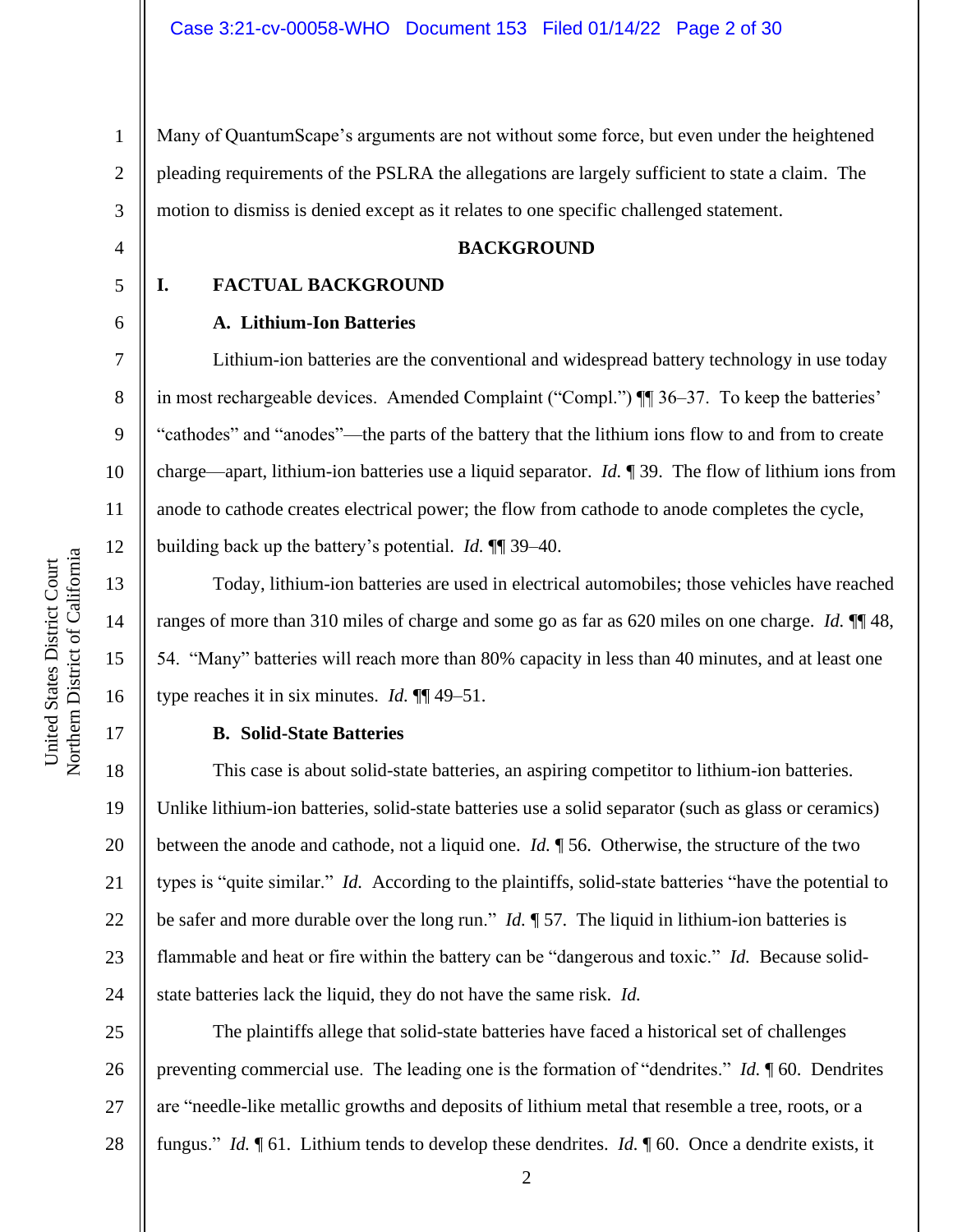2

3

4

5

6

7

8

9

10

11

12

13

14

15

16

17

18

19

20

21

22

23

grows and will short the battery. *Id.* ¶ 61. It has been a challenge for the industry to find solid separators that—unlike liquid ones—both allow the ions to flow and prevent dendrite formation. *Id.*  $\parallel$  62. Other historical challenges are that the batteries have a long charge time, a short lifespan, are not as energy dense, do not operate well in low temperatures, and can be unsafe. *Id.* ¶ 81. The plaintiffs claim that the industry has had a number of "frauds and flops" purporting to solve this problem when they have not. *Id.*  $\sqrt{67}$ . This aside, it is difficult to scale batteries from a single cell to the full battery pack needed for real-world applications. *Id.* ¶ 70.

# **C. Compromised Testing**

Among the "frauds," the plaintiffs allege, are those who use "compromised test conditions" to manipulate what their data show about solid-state batteries. *Id.* ¶ 68. One common manipulation is using an anode of carbon-silicone, not the standard lithium metal, which is a less desirable material to use in terms of energy density, charging speed, safety, cost, and charge life. *Id.* **[68a.** Another is elevating the temperature of the batteries. *Id.* **[68c.** At elevated temperatures, lithium metal is less likely to form dendrites and the conductivity is increased, making the batteries appear more successful. *Id.* But those high temperatures, the plaintiffs allege, will not exist in the real world. *Id.* A third manipulation is to use cells that will not have enough cycles—ions flowing from anode to cathode and back—to be used in the real world. *Id.*  Yet another is to use "pulse tests," in which a series of charges and discharges are used instead of a "direct current charging." *Id.* ¶ 68f. While this helps prevent dendrite formation, it can lead to cells overheating and is not how they work in practice. *Id.* And finally, some will use small battery cells in which it is easier to prevent dendrites but that are not useful for real-world applications. *Id.* ¶ 68g.

## **D. QuantumScape**

24 25 26 27 28 QuantumScape was founded in 2010 and makes a solid-state battery for use in electric vehicles. *Id.* ¶ 32. During all relevant times, Singh was its CEO, Holme was its co-founder and chief technology officer, and Hettrich was its chief financial officer. *Id.* ¶¶ 23–25. The plaintiffs allege that QuantumScape purported to solve the "solid-state battery puzzle" by making a battery that was as good or better than liquid ones, was stable, and resisted dendrite formation. *Id.* ¶ 72.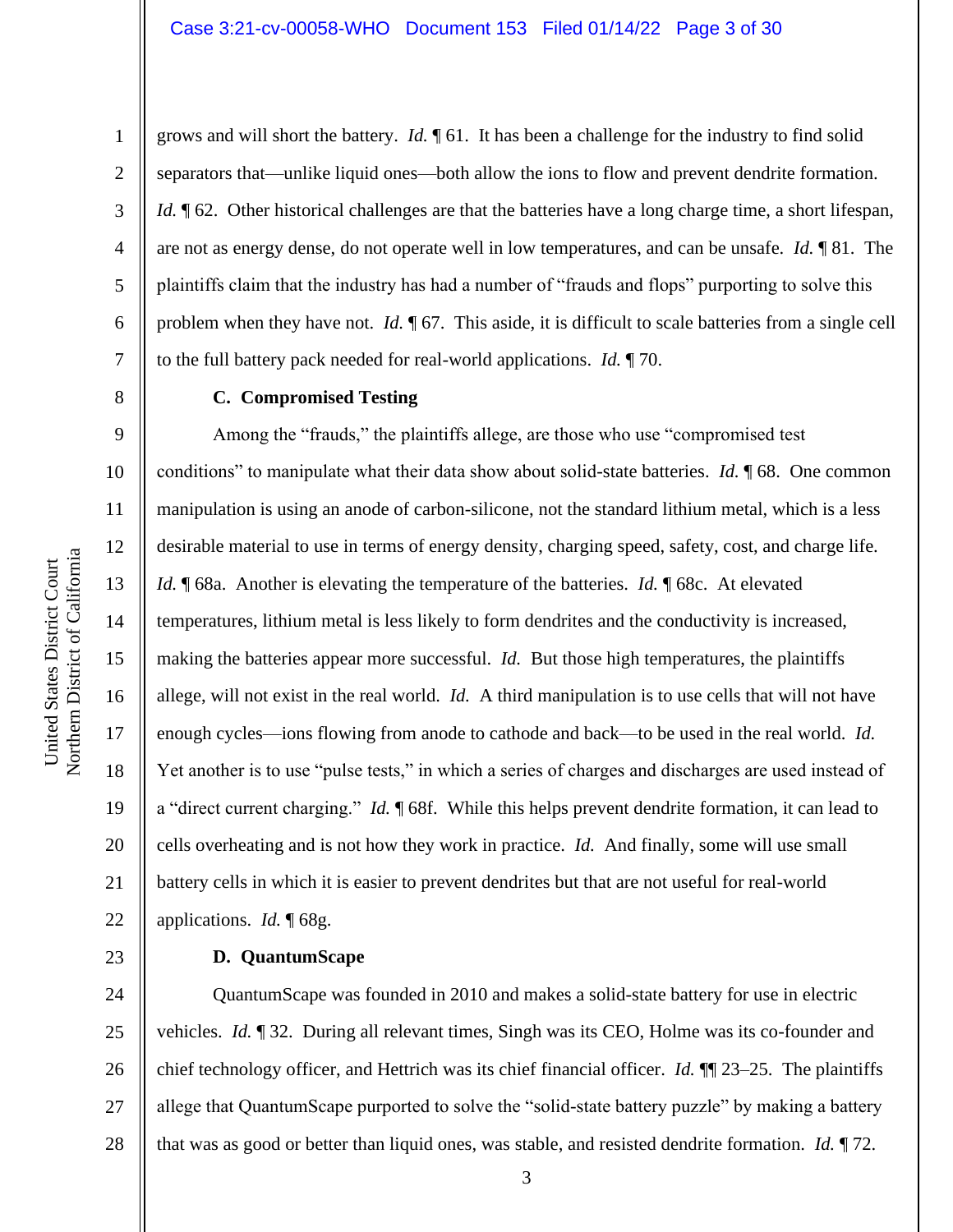1

2

3

4

Importantly—as discussed in more detail later—the plaintiffs claim that QuantumScape stated that it did so without using compromised test conditions. *Id.* QuantumScape's battery is special, they allege, because it uses no "traditional anode"; instead, the anode is formed "in situ" when the charge occurs as the ions flow through and into the separator, creating a layer of metallic lithium. *Id.*  $\P$  74. QuantumScape's cell is supposed to be stacked with roughly 100 others to make a "full" cell" that then will be put with hundreds of *those* to make the full battery. *Id.* ¶ 73. As more cells are added, the more separators are needed and the higher likelihood of problems there is. *Id.*  QuantumScape allegedly has not tested a full cell, only up to four layers. *Id.*

The plaintiffs allege that QuantumScape claimed that its batteries addressed a number of issues with lithium-ion batteries, including being more energy dense, having faster charging, having a longer life cycle, being safer, and being less expensive. *Id.* ¶ 75. QuantumScape claimed that its battery can be charged to 80% capacity in roughly 15 minutes and last 800 cycles. *Id.* ¶ 76.

# **E. Alleged Misrepresentations**

In the Complaint, the plaintiffs represent that the "alleged materially false and misleading statements and omissions are bolded and italicized" in a certain section. Compl. at 44 n.10. Based on this, QuantumScape brought together the allegedly misleading statements at issue into a single chart. *See* Dkt. No. 37-1. In their brief, however, the plaintiffs state that the chart omits misrepresentations, using the example of a slide presentation attached to the Complaint. *See*  Opposition to the Motion to Dismiss ("Oppo.") [Dkt. No. 139] 15 n.3. The plaintiffs were required to plead the misrepresentations with particularity, so they are limited to those they disclosed as misrepresentations in footnote 10 of their Complaint.

22 23 The allegedly misleading statements were as follows. In a November 27, 2020, television interview, Singh said:

- Statement 1: "The time between now and first revenue is really spent doing two things. One is ramping up production. Batteries take time to build and scale up. And two is to do the final automotive qualification process, which also takes some time."
- Statement 2: "Well, what we are confident about is that the fundamental science risk is behind us."

15

16

17

18

19

20

21

24

25

26

27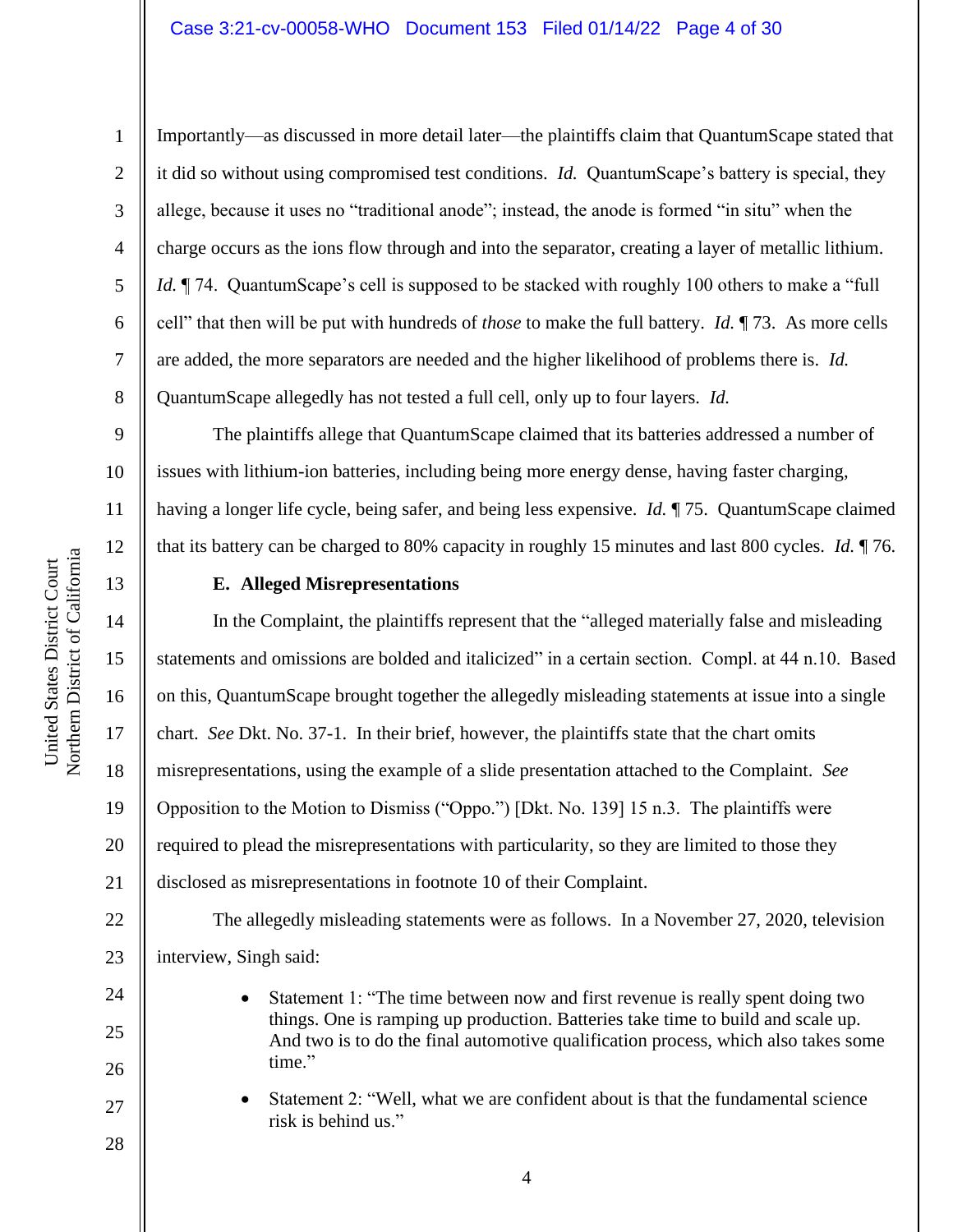# Case 3:21-cv-00058-WHO Document 153 Filed 01/14/22 Page 5 of 30

In a press release that same day, QuantumScape said:

• Statement 3: "Through its elegant "anode-less" design, QuantumScape's solid-state lithium-metal batteries are designed to be safer, and to deliver greater range, faster charge times and improved cycle life, than today's conventional lithium-ion battery technology."

At a showcase of the technology on December 8, 2020, Singh said:

Statement 4: "Okay, so the quick summary is if you have a material that doesn't have the fundamental entitlement to serve as a solid-state separator, you can still make batteries out of that material but they only work under severely compromised test conditions and the main compromises that people use are either very low current densities, which ends up not being useful for real applications like driving a car, or the cycle efforts are being very short or the cells can only work at an elevated temperature or they require excess lithium, which lowers the energy density of the cell. These are the problems that QuantumScape has addressed."

• Statement 5: "[T]he solid-state separator already prevents dendrites, so there's no reason to slow down the rate of charge. You can start charging it at a really high rate and continue charging it at that really high rate until it gets all the way up to 80 percent in less than 15 minutes. This is not only better than any of the solid-state technology, but it's better than you can achieve with conventional lithium-ion batteries, which always have to manage this potential dendriting issue at higher rates of charge."

- Statement 6: "They are not sort of a compromised test conditions."
- Statement 7: "So this really demonstrates that this technology is in fact ready for commercial deployment as soon as we can scale up production and make multilayer versions of these cells."
- Statement 8: "[T]he data we presented today makes clear that the QuantumScape technology can address the fundamental issues."

In a Form 8-K Press Release filed with the Securities and Exchange Commission ("SEC") on

December 8, 2020, QuantumScape said:

- Statement 9: It "has released performance data demonstrating that its technology addresses fundamental issues holding back widespread adoption of high-energy density solid-state batteries, including charge time (current density), cycle life, safety, and operating temperature."
- Statement 10: "QuantumScape's solid-state battery is designed to enable up to 80% longer range compared to today's lithium-ion batteries. Previous attempts to create a solid-state separator capable of working with lithium metal at high rates of power generally required compromising other aspects of the cell (cycle life, operating temperature, safety, cathode loading, or excess lithium in the anode)."
- Statement 11: "QuantumScape's newly-released results, based on testing of single layer battery cells, show its solid-state separators are capable of working at very

1

2

3

4

5

6

7

8

9

10

11

12

13

14

15

16

17

18

19

20

21

22

23

24

25

26

27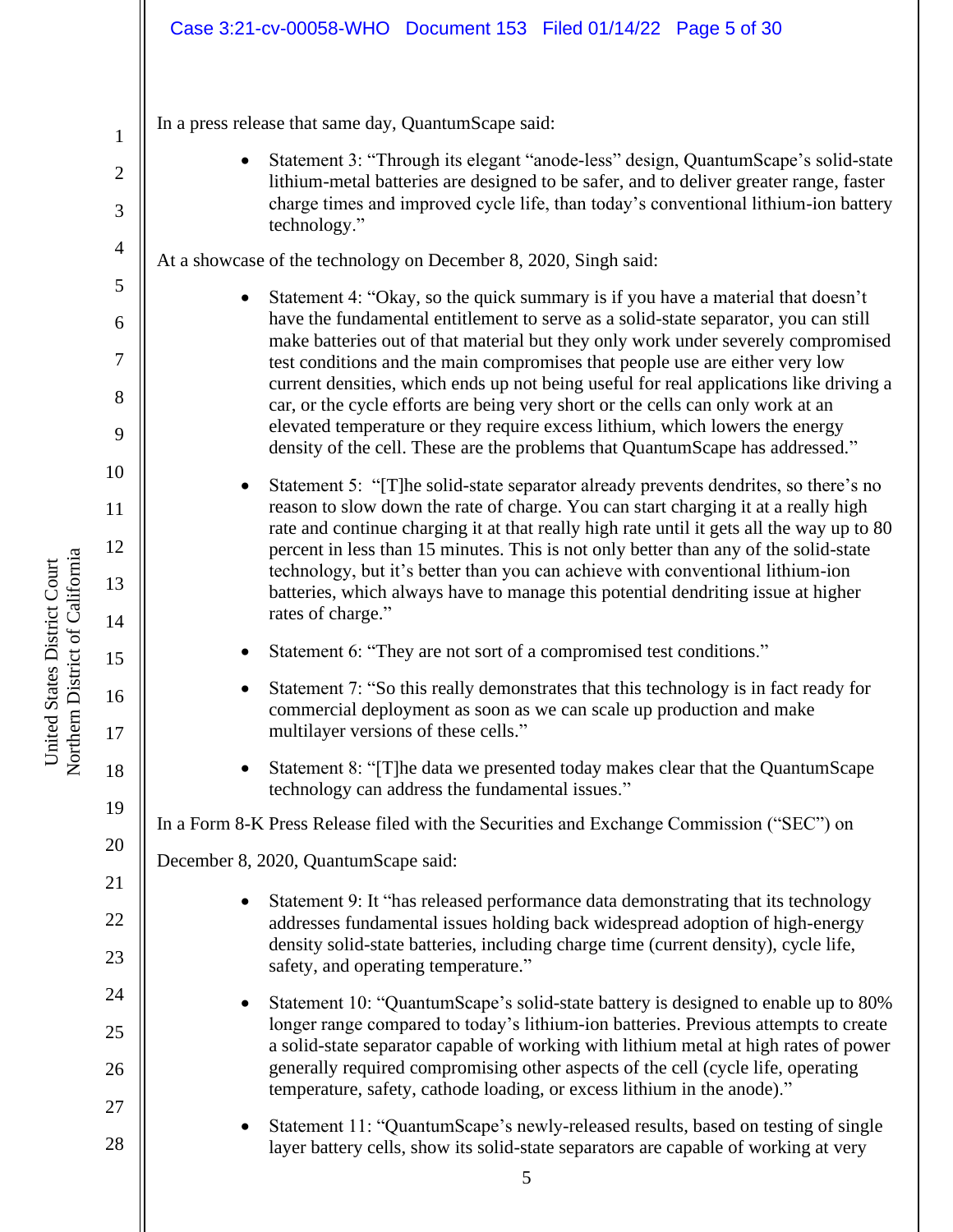|                     | Case 3:21-cv-00058-WHO Document 153 Filed 01/14/22 Page 6 of 30                                                                                                                                                                                               |
|---------------------|---------------------------------------------------------------------------------------------------------------------------------------------------------------------------------------------------------------------------------------------------------------|
|                     |                                                                                                                                                                                                                                                               |
| 1<br>$\mathbf{2}$   | high rates of power, enabling a 15-minute charge to 80% capacity, faster than either<br>conventional battery or alternative solid-state approaches are capable of<br>delivering."                                                                             |
| 3<br>$\overline{4}$ | Statement 12: "Unlike conventional lithium-ion batteries or some other solid-state<br>designs, this architecture delivers high energy density while enabling lower<br>material costs and simplified manufacturing."                                           |
| 5<br>6              | Statement 13: "In addition to eliminating the carbon or carbon/silicon anode,<br>QuantumScape's solid-state design further increases energy density because it uses<br>no excess lithium on the anode."                                                       |
| 7<br>$8\,$          | Statement 14: "QuantumScape's solid-state separator is noncombustible and<br>$\bullet$<br>isolates the anode from the cathode even at very high temperatures — much higher<br>than conventional organic separators used in lithium-ion batteries."            |
| 9                   | In its Form S-1 filed on December 17, 2020, QuantumScape said:                                                                                                                                                                                                |
| 10                  | Statement 15: "In addition, we believe our battery technology may provide                                                                                                                                                                                     |
| 11                  | significant improvements in energy density compared to today's conventional<br>lithium-ion batteries, as shown in the figure below."                                                                                                                          |
| 12<br>13            | Statement 16: "Our latest single layer prototype cells have been tested to over 800<br>$\bullet$<br>cycles (under stringent test conditions, including 100% depth-of-discharge cycles at                                                                      |
| 14                  | one-hour charge and discharge rates at 30 degrees Celsius with commercial-loading<br>cathodes) while still retaining over 80% of the cells' discharge capacity."                                                                                              |
| 15<br>16            | Statement 17: "Our battery technology, and specifically our solid-state separator<br>material, has been tested to demonstrate the ability to charge to approximately 80%<br>in 15 minutes, faster than commonly used high-energy EV batteries on the market." |
| 17<br>18            | Statement 18: "Our battery technology eliminates the anode host material and the<br>associated manufacturing costs, providing a structural cost advantage compared to<br>traditional lithium-ion batteries."                                                  |
| 19                  | In a television interview on January 4, 2021, Singh said:                                                                                                                                                                                                     |
| 20                  | Statement 19: "We have something that has never been shown to the world before,<br>$\bullet$                                                                                                                                                                  |
| 21                  | a solid-state system that delivers levels of performance that are really record<br>breaking not only in comparison to other solid-state efforts, but even in comparison                                                                                       |
| 22                  | to conventional lithium-ion technology. So if we can get this into the market, which                                                                                                                                                                          |
| 23                  | is the task we are currently focused on, ramping up production and making these<br>multilayer cells."                                                                                                                                                         |
| 24                  | In an article on LinkedIn published on January 15, 2021, Holme wrote:                                                                                                                                                                                         |
| 25                  | Statement 20: "We believe that safety in our cell will be improved relative to                                                                                                                                                                                |
| 26                  | lithium-ion because we have replaced the combustible polymer separator with a<br>nonoxidizable (i.e., non-combustible) separator that is thermally stable to much                                                                                             |
| 27                  | higher temperatures than polymers, so it will act as a more effective barrier<br>between anode and cathode."                                                                                                                                                  |
| 28                  |                                                                                                                                                                                                                                                               |

United States District Court<br>Northern District of California Northern District of California United States District Court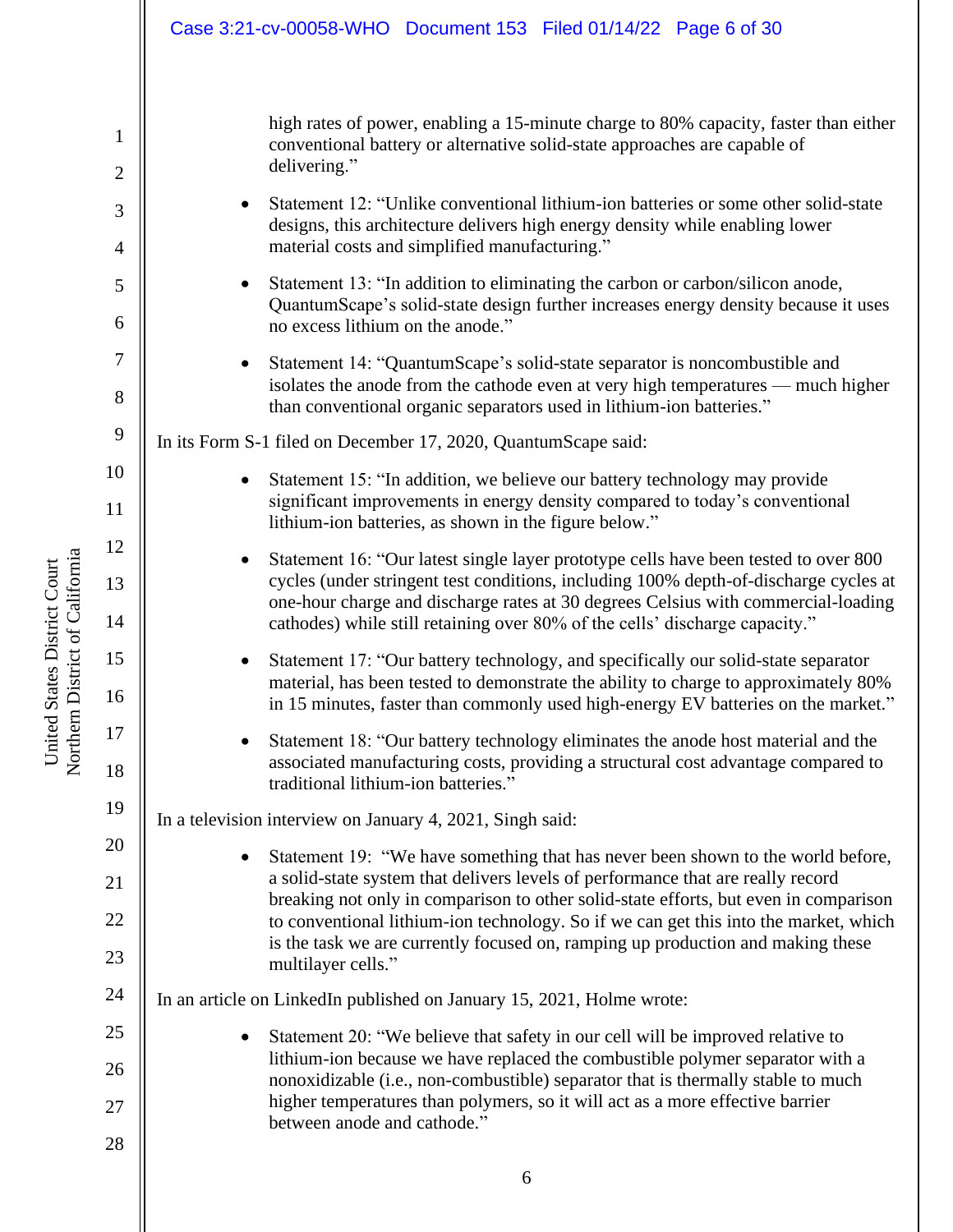|                | Case 3:21-cv-00058-WHO Document 153 Filed 01/14/22 Page 7 of 30                                                                                                            |
|----------------|----------------------------------------------------------------------------------------------------------------------------------------------------------------------------|
|                |                                                                                                                                                                            |
| $\mathbf 1$    | Statement 21: "What makes QuantumScape's performance data interesting is not<br>just that it shows over 1,000 cycles with good capacity retention, but that it does so     |
| $\overline{2}$ | under commercially-relevant conditions, including high current density, close-                                                                                             |
| 3              | toroom temperature, full depth of discharge, modest pressure, zero excess lithium,<br>and commercially-relevant area and cathode loading."                                 |
| $\overline{4}$ | In its 2020 fourth quarter shareholder letter on February 16, 2021, QuantumScape wrote:                                                                                    |
| 5              | Statement 22: "The lithium-metal anode enables higher energy density than is<br>possible with conventional anodes (as high as 1,000 Wh/L compared with                     |
| 6              | approximately 711 Wh/L for conventional cells used in today's best-selling EVs),                                                                                           |
| 7              | enabling longer driving range, while simultaneously delivering high rates of power<br>(for fast charge), long cycle life, and improved safety, addressing the fundamental  |
| 8              | issues holding back widespread adoption of battery electric vehicles."                                                                                                     |
| 9              | In QuantumScape's 2020 fourth quarter earnings call, a questioner asked and Singh responded:                                                                               |
| 10             | Statement 23: Q: "[W] hat makes you feel like you'll have a sustainable cost<br>advantage over the rest of the industry?" A: "[]As a result, given we believe our          |
| 11             | separator will be in the same order of magnitude and cost as conventional<br>separators, we expect that the quantitative approach, what should be lower cost than          |
| 12             | conventional ion cells at any given manufacturing scale."                                                                                                                  |
| 13             | In a February 17, 2021, television interview, Singh said:                                                                                                                  |
| 14<br>15       | Statement 24: "One of the reasons why we went public last year $-$ it was precisely<br>because we thought most of the science -- most of the chemistry risk is behind us." |
| 16             | In its Form 10-K filed with the SEC on February 23, 2021, QuantumScape wrote:                                                                                              |
| 17             | Statement 25: "Our battery technology, and specifically our solid-state separator<br>material, has been tested to demonstrate the ability to charge to approximately 80%   |
| 18             | in 15 minutes, significantly faster than commonly used high-energy EV batteries on<br>the market."                                                                         |
| 19             | Statement 26: "Our battery technology eliminates the anode host material and the<br>٠                                                                                      |
| 20             | associated manufacturing costs, providing a structural cost advantage compared to<br>traditional lithium-ion batteries."                                                   |
| 21             | In an interview on February 25, 2021, Singh said:                                                                                                                          |
| 22             | Statement 27: "For the first time in 45 years, someone was able to show a solid-<br>$\bullet$                                                                              |
| 23             | state cell that was capable of performing under uncompromised test conditions-<br>high rates of power-long cycle lives-unelevated temperatures."                           |
| 24             | In short, QuantumScape and its officers made a series of claims about their solid-state                                                                                    |
| 25             | batteries to the effect that the batteries (1) did not form dendrites, (2) had greater range than                                                                          |
| 26             | convention lithium-ion ones, (3) charged faster than conventional lithium-ion ones, (4) had better                                                                         |
| 27             | life cycles than conventional lithium ion ones, (5) were tested using uncompromised tests in real-                                                                         |
| 28             |                                                                                                                                                                            |

United States District Court<br>Northern District of California Northern District of California United States District Court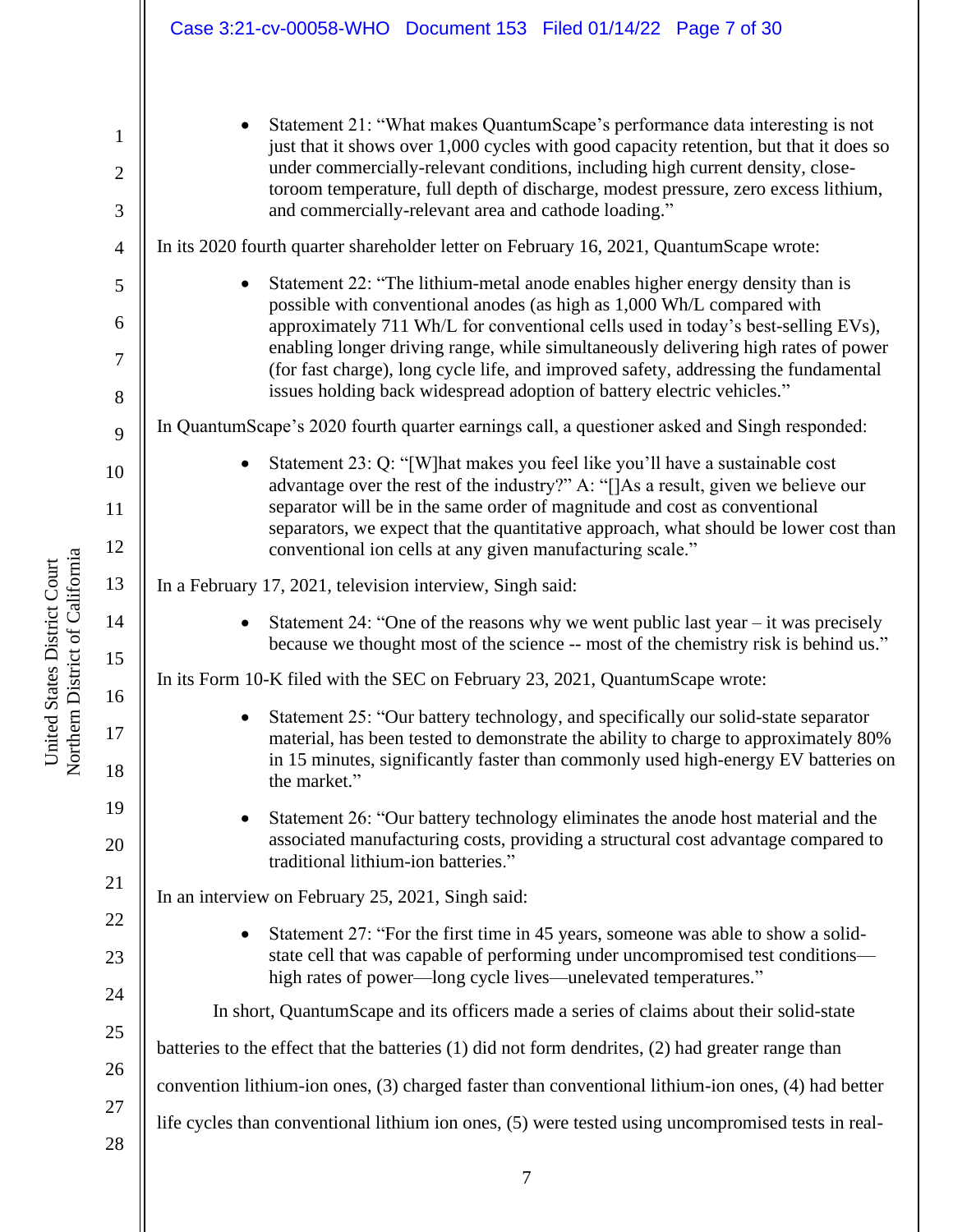world conditions, (6) were ready for commercial use as soon as they could be scaled up, (7) would cost less than conventional lithium-ion ones, (8) were safer than conventional lithium-ion ones due to the solid separator, and (9) were more energy dense than conventional lithium-ion ones. And they represented that the "fundamental science risk" was "behind them" and the "fundamental issues" were "addressed."

6

1

2

3

4

5

7

8

9

10

11

12

13

14

15

16

17

18

19

## **F. The Seeking Alpha Article**

On January 4, 2021, the online publication Seeking Alpha published an article by Dr. Brian Morin titled, "QuantumScape's Solid State Batteries Have Significant Technical Hurdles To Overcome." Compl. ¶ 97. Morin, who has a Ph.D. in material physics, is director and vice president of the "National Alliance for Advanced Technology Batteries." *Id.* He reviewed the December 8, 2020, showcase and concluded that QuantumScape had some successes but had "overstated" certain others. *Id.* ¶ 98. He wrote that many attributes were "much better" than past solid-state batteries but are "completely unacceptable for real world field electric vehicle performance." *Id.* He said the battery would only last for 75,00 miles of "aggressive driving" and that the tests were "likely performed at high pressure." He wrote that the number of cycles was "not better" than current vehicles. There would, he said, be a loss of range in cold months and that running the tests at a few degrees lower would have made them "significantly worse." And he wrote that, based on the data at -10 degrees Celsius (that is, at a low temperature), it would only charge 5 percent, not 80 percent, in fifteen minutes. *Id.* 

20 21 22 23 24 25 26 27 28 Morin also stated that the batteries faced other challenges "not mention[ed]" in the showcase. QuantumScape had been unable to make multi-layer cells. Cracks may form in the separator in rough conditions, allowing dendrite formation. Their anode was "much more flammable and energetic burning" than traditional ones; if exposed to oxygen or water it would "likely ignite." Despite QuantumScape's claims of lower cost, it only eliminated one component—the not-very-expensive graphite—so Morin did not expect it to save significant money at scale. As the plaintiffs interpret it, Morin "revealed to investors that QuantumScape had overstated a number of data points, including (i) power, (ii) range, (iii) low temperature operation, (iv) low temperature life, and (v) energy density, and omitted materially information related to (vi)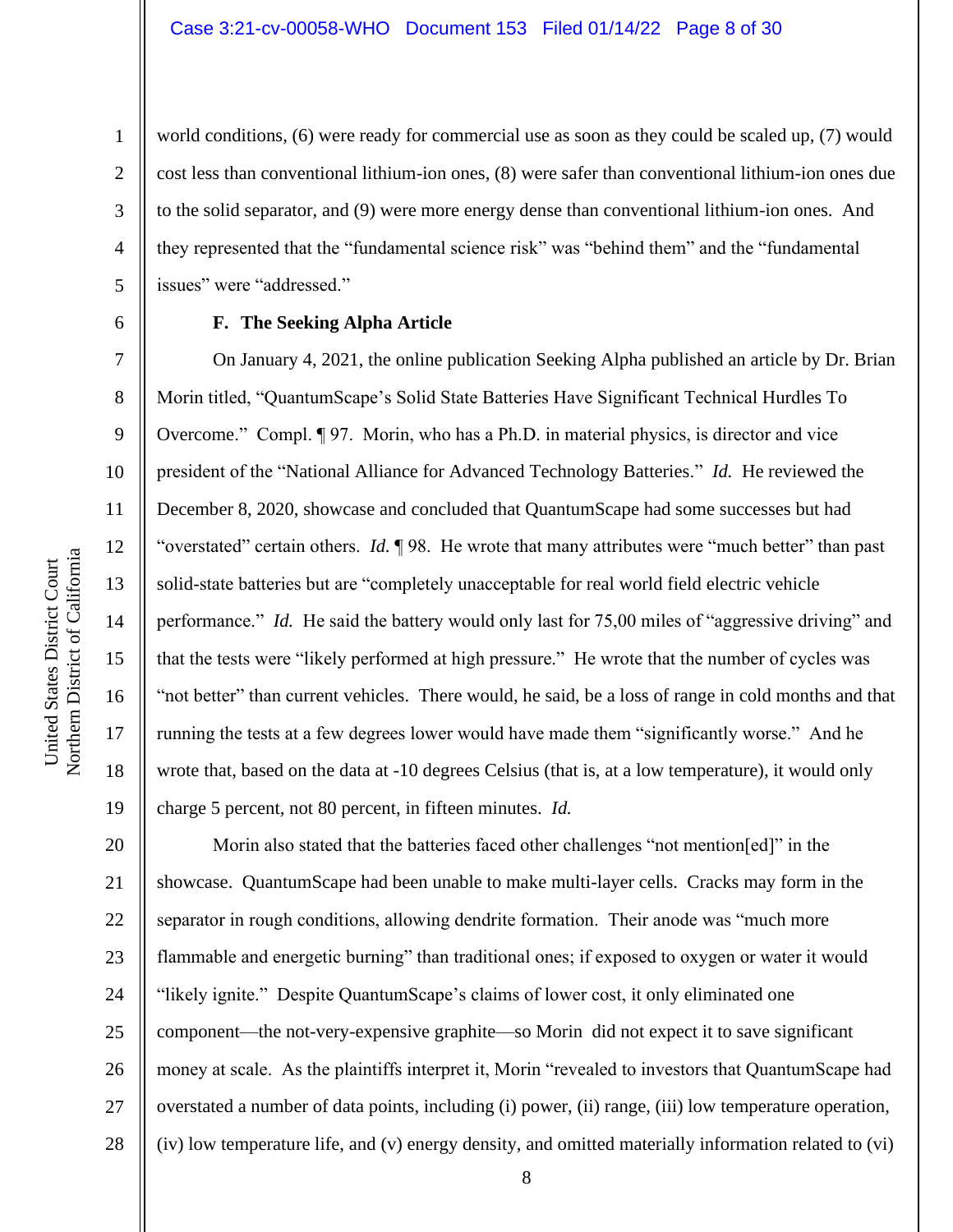1 dendrites, (vii) safety and (viii) cost." *Id.* ¶ 99.

The plaintiffs allege that, while QuantumScape stock had been at \$84.45 on December 31, 2020, it was \$49.96 (on "unusually heavy volume") by the close on January 4 when the article was published. *Id.* ¶105. According to plaintiffs, the defendants continued to make alleged misrepresentations after the article was published. *See supra* Section I.E.

6

2

3

4

5

7

8

9

10

11

12

13

14

15

16

17

18

19

20

21

# **G. The Scorpion Capital Report**

On April 15, 2021, a firm called Scorpion Capital published a report entitled "QuantumScape (NYSE: QS) *A Pump and Dump SPAC Scam by Silicon Valley Celebrities, That Makes Theranos Look Like Amateurs.*" *Id.* 112. According to that report, QuantumScape's testing *was* compromised, including by using too-small cells, too-high temperatures, and pulse tests. *Id.* ¶¶ 112, 115, 117, 119.The result, according to the report, is that many of QuantumScape's claims were false, including that the batteries resisted dendrites, performed well in low temperatures, reached 80 percent charge in 15 minutes, and had long life. *Id.* ¶ 112.The report interviewed former QuantumScape employees and several experts. *See, e.g.*, *id.* ¶¶ 113, 116, 117. The tests, some of them said, were not performed in a "real product" or "real cell," but instead on one that would not work in the real-world designed to maximize the results. *Id.*  ¶¶ 117–18. Former employees described the tests as not representative of the real world. *Id.* And experts described them with terms like "cheating." *Id.* ¶ 120. Additionally, the report described instances in which the presentations simply misrepresented the data. For instance, Singh described the technology as operating at "room temperature" but actually used data running it at 45 degrees Celsius and not disclosing the size of the cell. *Id.* ¶ 124.

22 23 After the report was published, QuantumScape's stock price declined by 12.24 percent on "unusually heavy trading volume." *Id.* ¶ 144.

24

# **II. PROCEDURAL BACKGROUND**

25 26 27 28 A number of plaintiffs filed suit in this district in early January 2021, just after the Seeking Alpha article was published. I consolidated all of the cases under the Private Securities Litigation Reform Act ("PSLRA") and appointed investor Frank Fish as lead plaintiff. *See* Dkt. No. 115; *see also* Dkt. No. 120 (consolidating another case and declining to revisit lead plaintiff appointment).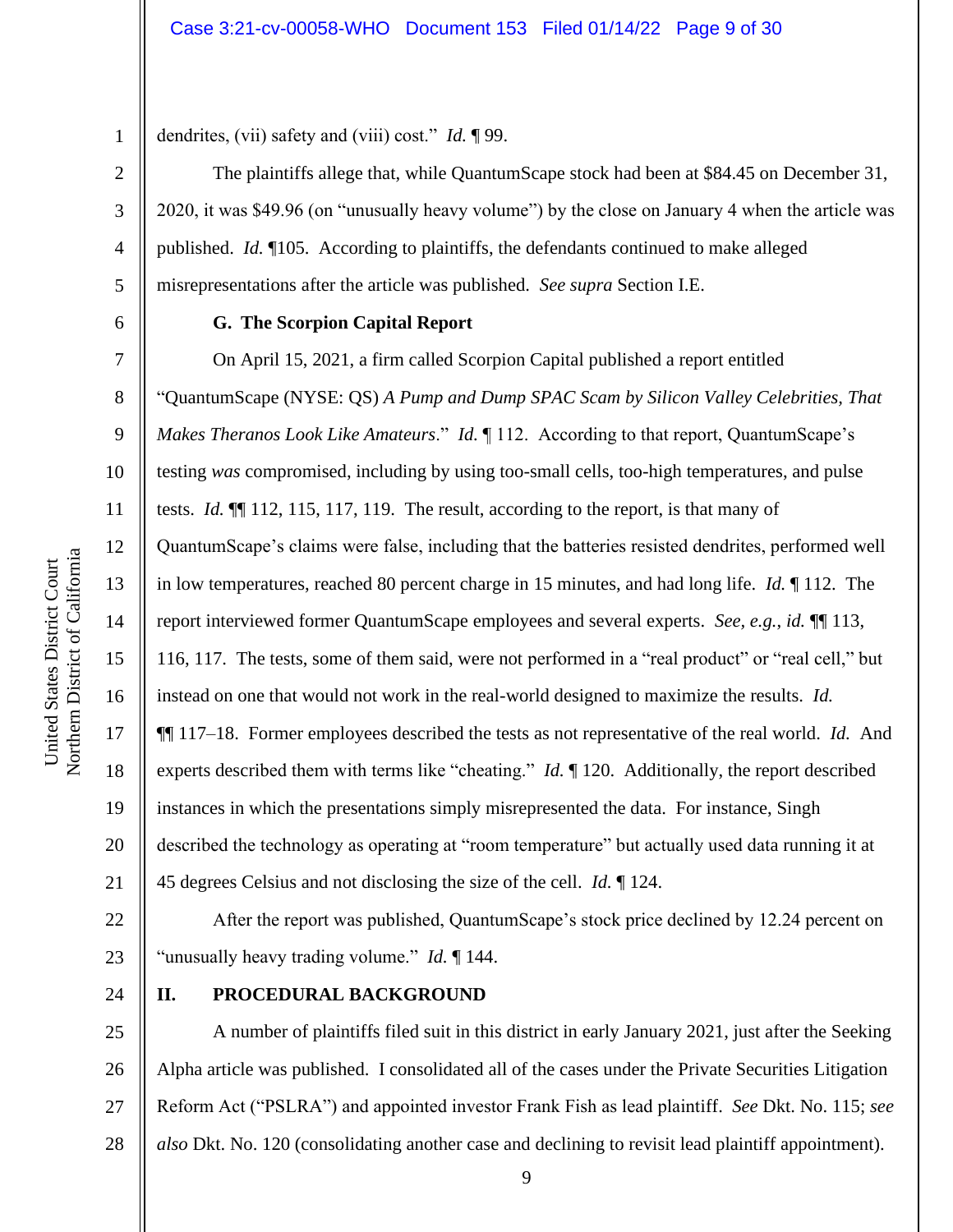Pursuant to the parties' schedule, Fish filed the operative complaint on June 21, 2021. It alleges a class period from November 27, 2020, to April 14, 2021. Compl. ¶ 351. QuantumScape moved to dismiss the complaint in August 2021. *See* Motion to Dismiss ("Mot.") [Dkt. No. 137]. I held a hearing on the motion on December 8, 2021.

### **LEGAL STANDARD**

Under Federal Rule of Civil Procedure 12(b)(6), a district court must dismiss a complaint if it fails to state a claim upon which relief can be granted. To survive a Rule 12(b)(6) motion to dismiss, the plaintiff must allege "enough facts to state a claim to relief that is plausible on its face." *Bell Atl. Corp. v. Twombly*, 550 U.S. 544, 570 (2007). A claim is facially plausible when the plaintiff pleads facts that "allow the court to draw the reasonable inference that the defendant is liable for the misconduct alleged." *Ashcroft v. Iqbal*, 556 U.S. 662, 678 (2009) (citation omitted). There must be "more than a sheer possibility that a defendant has acted unlawfully." *Id.* While courts do not require "heightened fact pleading of specifics," a plaintiff must allege facts sufficient to "raise a right to relief above the speculative level." *Twombly*, 550 U.S. at 555, 570.

In deciding whether the plaintiff has stated a claim upon which relief can be granted, the court accepts the plaintiff's allegations as true and draws all reasonable inferences in favor of the plaintiff. *Usher v. City of Los Angeles*, 828 F.2d 556, 561 (9th Cir. 1987). However, the court is not required to accept as true "allegations that are merely conclusory, unwarranted deductions of fact, or unreasonable inferences." *In re Gilead Scis. Sec. Litig.*, 536 F.3d 1049, 1055 (9th Cir. 2008).

21 22 23 24 25 26 27 28 Under the PSLRA, securities fraud claims must "plead with particularity both falsity and scienter." *Ronconi v. Larkin*, 253 F.3d 423, 429 (9th Cir. 2001). This is the same standard under Federal Rule of Civil Procedure 9(b). With respect to falsity, "the complaint must specify each statement alleged to have been misleading, [and] the reason or reasons why the statement is misleading." 15 U.S.C. § 78u–4(b)(1)(B). With respect to scienter, "the complaint shall, with respect to each act or omission alleged ... state with particularity facts giving rise to a strong inference that the defendant acted with the required state of mind." 15 U.S.C. § 78u–4(b)(2). "[F]alsity and scienter in private securities fraud cases are generally strongly inferred from the

1

2

3

4

5

6

7

8

9

10

11

12

13

14

15

16

17

18

19

20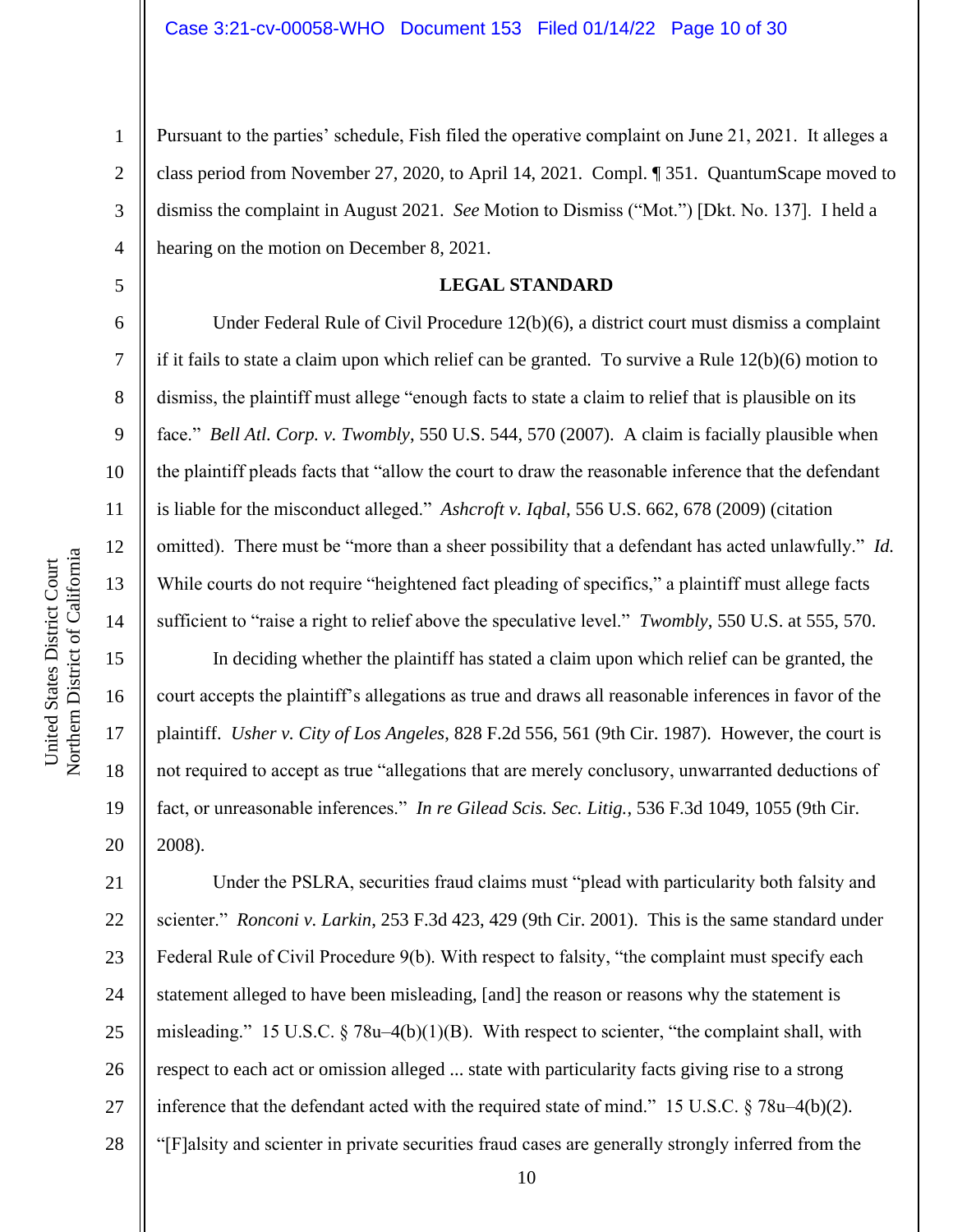same set of facts, and the two requirements may be combined into a unitary inquiry under the PSLRA." *In re Daou Sys., Inc.*, 411 F.3d 1006, 1015 (9th Cir. 2005) (citation and internal quotation marks omitted).

"To adequately demonstrate that the defendant acted with the required state of mind, a complaint must allege that the defendants made false or misleading statements either intentionally or with deliberate recklessness." *Zucco Partners, LLC v. Digimarc Corp.*, 552 F.3d 981, 991 (9th Cir. 2009) (quotation marks and citation omitted). "Facts showing mere recklessness or a motive to commit fraud and opportunity to do so provide some reasonable inference of intent, but are not sufficient to establish a strong inference of deliberate recklessness." *In re VeriFone Holdings, Inc. Sec. Litig.*, 704 F.3d 694, 701 (9th Cir. 2012) (citation omitted). Accordingly, "a court must consider plausible, nonculpable explanations for the defendant's conduct, as well as inferences favoring the plaintiff." *Tellabs, Inc. v. Makor Issues & Rights, Ltd.*, 551 U.S. 308, 324 (2007). "[A]n inference of scienter must be more than merely plausible or reasonable—it must be cogent and at least as compelling as any opposing inference of nonfraudulent intent." *Id.* at 314. "The inference that the defendant acted with scienter need not be irrefutable, i.e., of the 'smoking-gun' genre, or even the 'most plausible of competing inferences. *Id.* at 324. "The inquiry . . . is whether all of the facts alleged, taken collectively, give rise to a strong inference of scienter, not whether any individual allegation, scrutinized in isolation, meets that standard." *Id.* at 322–23.

19 20 21 22 23 24 25 If the court dismisses the complaint, it "should grant leave to amend even if no request to amend the pleading was made, unless it determines that the pleading could not possibly be cured by the allegation of other facts." *Lopez v. Smith*, 203 F.3d 1122, 1127 (9th Cir. 2000). In making this determination, the court should consider factors such as "the presence or absence of undue delay, bad faith, dilatory motive, repeated failure to cure deficiencies by previous amendments, undue prejudice to the opposing party and futility of the proposed amendment." *Moore v. Kayport Package Express*, 885 F.2d 531, 538 (9th Cir. 1989).

Northern District of California Northern District of California United States District Court United States District Court

1

2

3

4

5

6

7

8

9

10

11

12

13

14

15

16

17

18

26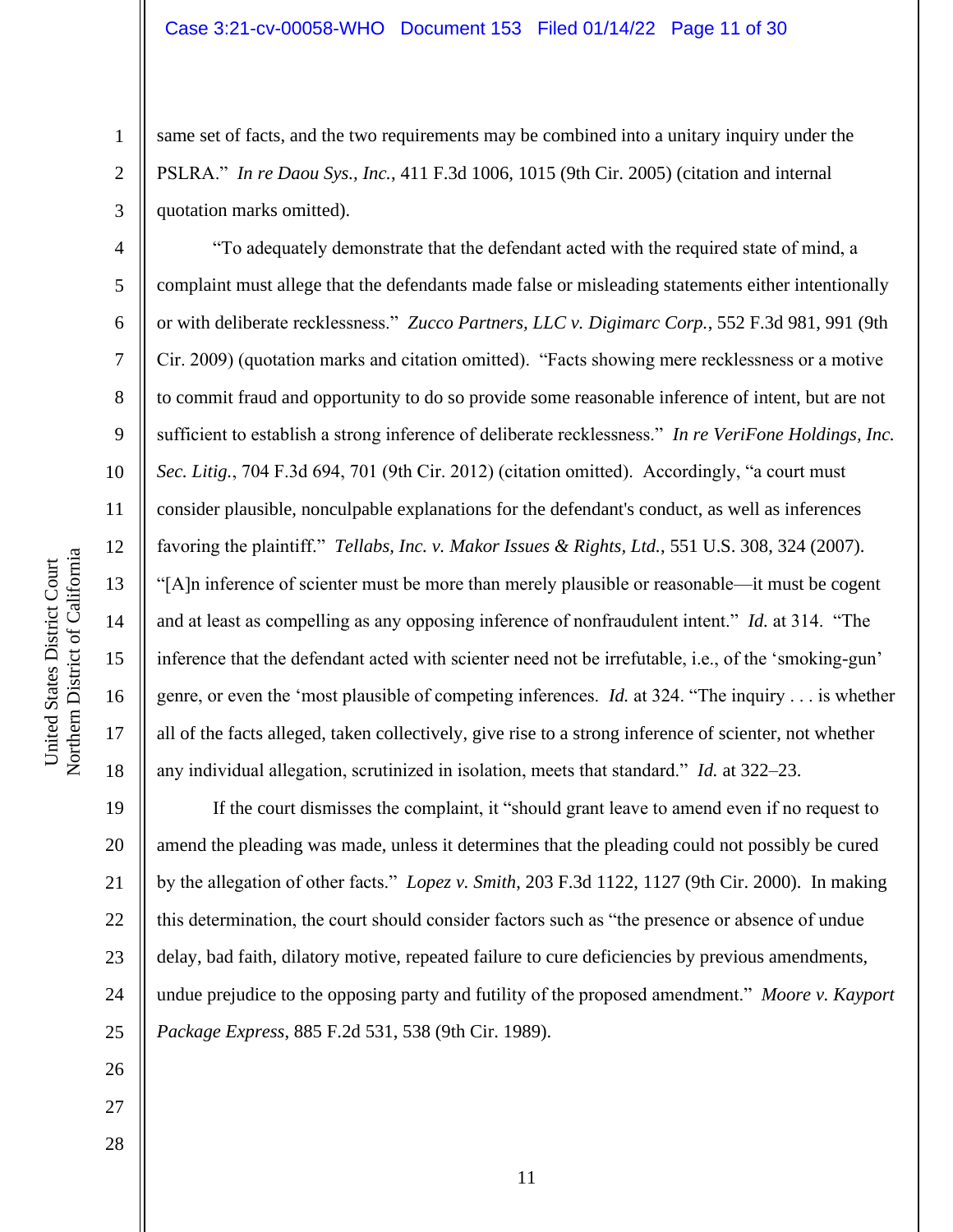3

4

5

6

7

9

10

11

12

13

14

15

16

17

18

19

20

21

22

23

24

# **DISCUSSION**

To plead a violation of the securities  $laws<sup>1</sup>$ , a plaintiff must adequately allege: "(1) a material misrepresentation or omission by the defendant; (2) scienter; (3) a connection between the misrepresentation or omission and the purchase or sale of a security; (4) reliance upon the misrepresentation or omission; (5) economic loss; and (6) loss causation." *Lloyd v. CVB Fin. Corp.*, 811 F.3d 1200, 1206 (9th Cir. 2016) (quoting *Erica P. John Fund, Inc. v. Halliburton Co.*, 563 U.S. 804 (2011)).

8

# **I. ACTIONABLE MISREPRESENTATIONS**

QuantumScape argues that, for various reasons, the complaint fails to plead any misrepresentation that is actionable under the securities laws.

## **A. False or Misleading**

I first address whether the plaintiffs have adequately alleged that the challenged statements are false or misleading. The analysis of Statement 1 is addressed separately below because it intertwines with the safe-harbor analysis. *See infra* Section I.B. The parties group the remaining statements into two groups (though there is some overlap and relation between them), so I do as well: (1) statements about QuantumScape's testing conditions and having solved the "fundamental risks" or "fundamental science risks" of solid-state batteries such that the batteries were ready for commercialization and (2) comparisons of the solid-state batteries to lithium-ion batteries or "conventional batteries" already on the market.

"Falsity is alleged when a plaintiff points to defendant's statements that directly contradict what the defendant knew at that time." *Khoja v. Orexigen Therapeutics, Inc.*, 899 F.3d 988, 1008 (9th Cir. 2018). And "[e]ven if a statement is not false, it may be misleading if it omits material information." *Id.* at 1008–09. When it comes to affirmative representations, "to properly allege falsity, a securities fraud complaint must now specify each statement alleged to have been

<sup>26</sup> 27 28 <sup>1</sup> The plaintiffs bring claims under Sections 10(b) and 20(a) of the Securities Exchange Act and Rule 10b-5, which implements the former. The parties agree that both claims rise or fall together according to the standards laid out in this Order. *See* Mot. 25; Opposition to the Mot. [Dkt. No. 139] 24; *Howard v. Everex Sys., Inc.*, 228 F.3d 1057, 1065 (9th Cir. 2000).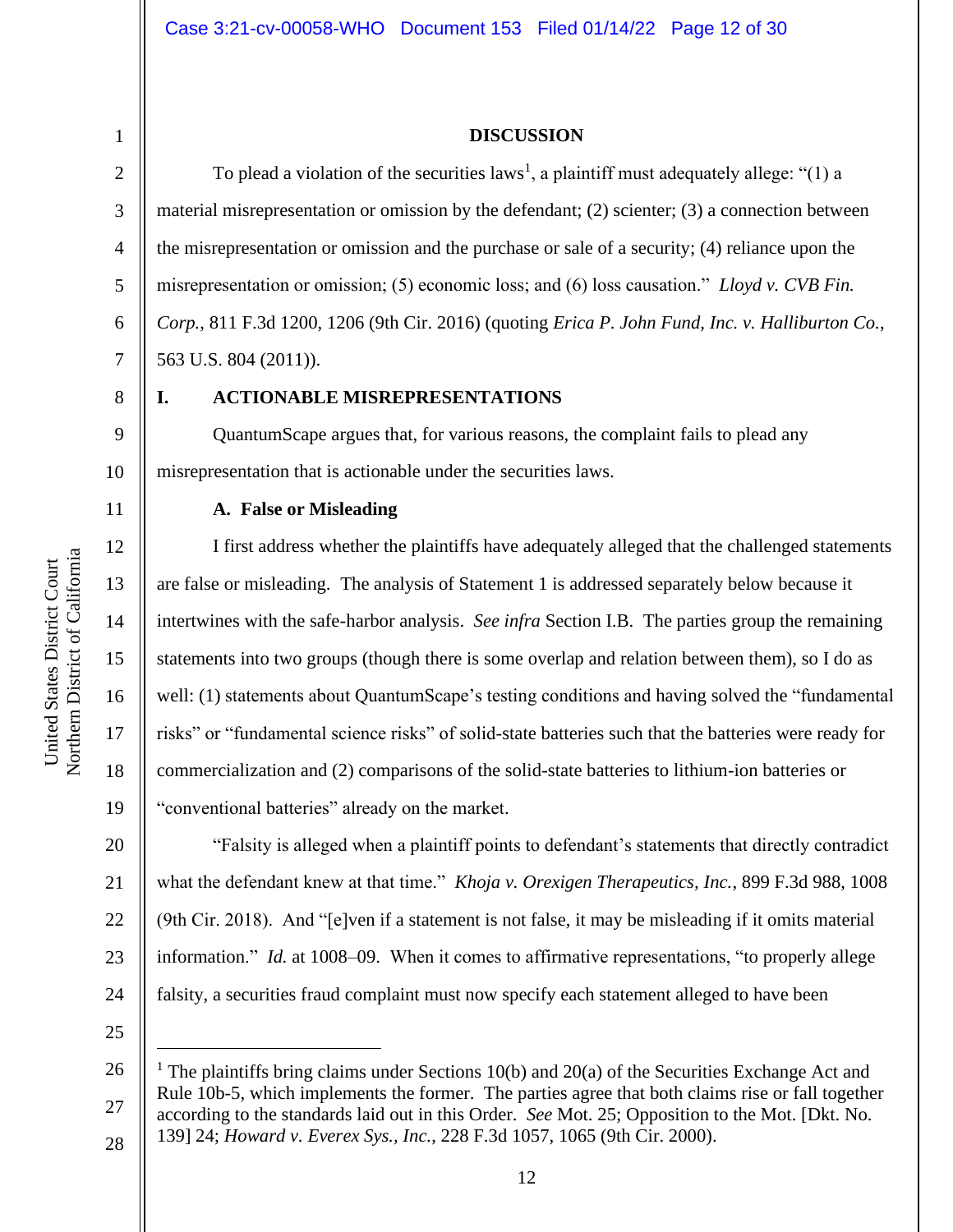Northern District of California Northern District of California United States District Court United States District Court

1 2 3 4 5 6 7 8 9 10 11 12 13 14 misleading, the reason or reasons why the statement is misleading, and, if an allegation regarding the statement or omission is made on information and belief, state with particularity all facts on which that belief is formed." *In re Rigel Pharms., Inc. Sec. Litig.*, 697 F.3d 869, 877 (9th Cir. 2012) (internal quotation marks, citation, and alteration omitted). When it comes to omissions, the "omission must be misleading; in other words it must affirmatively create an impression of a state of affairs that differs in a material way from the one that actually exists." *Brody v. Transitional Hosps. Corp.*, 280 F.3d 997, 1006 (9th Cir. 2002). The securities laws "do not create an affirmative duty to disclose any and all material information. Disclosure is required under these provisions only when necessary to make statements made, in the light of the circumstances under which they were made, not misleading." *Matrixx Initiatives, Inc. v. Siracusano*, 563 U.S. 27, 44 (2011) (internal quotation marks, citation, and alteration omitted). "[O]nly if the adequacy of the disclosure or the materiality of the statement is so obvious that reasonable minds could not differ are these issues appropriately resolved as a matter of law." *Fecht v. Price Co.*, 70 F.3d 1078, 1081 (9th Cir. 1995) (internal quotation marks, citations, and alteration omitted).

**i. Whether to Credit the Seeking Alpha Article and Scorpion Capital Report**

16 20 24 QuantumScape argues that, as an initial matter, the Seeking Alpha article and Scorpion Capital report cannot be relied on to show falsity (or loss causation, addressed below). Mot. 10– 11. Because that is so, QuantumScape says, there is no evidence that anything it represented was false or misleading. On the Seeking Alpha article, it argues that Morin is the CEO of a company marketing its own lithium-ion battery technology, creating a conflict of interest. *Id.* 10. And it argues that Morin is only expressing his own opinions, not facts. *Id.* 10–11. On the Scorpion Capital report, QuantumScape argues that Scorpion Capital is a short-seller of QuantumScape's stock. *Id.* 11. It also argues that the report relies entirely on anonymous former employees and experts and, so, should not be credited. *Id.* 11–13.<sup>2</sup>

25

15

17

18

19

21

22

23

26 27 <sup>2</sup> QuantumScape also argues that there are two other reasons that Morin is not credible, but they are unpersuasive. *See* Mot. 10. It argues that Morin is long on Tesla stock and Tesla uses lithiumion batteries. I do not see (and QuantumScape never elaborates) why that should matter. There is no allegation Tesla is a *competitor* of QuantumScape, just that it *buys* a competing produce that is,

28 at present, the only option on the market. Second, QuantumScape argues that Morin was paid by Seeking Alpha for his article. But there is no evidence that he was paid to reach the conclusions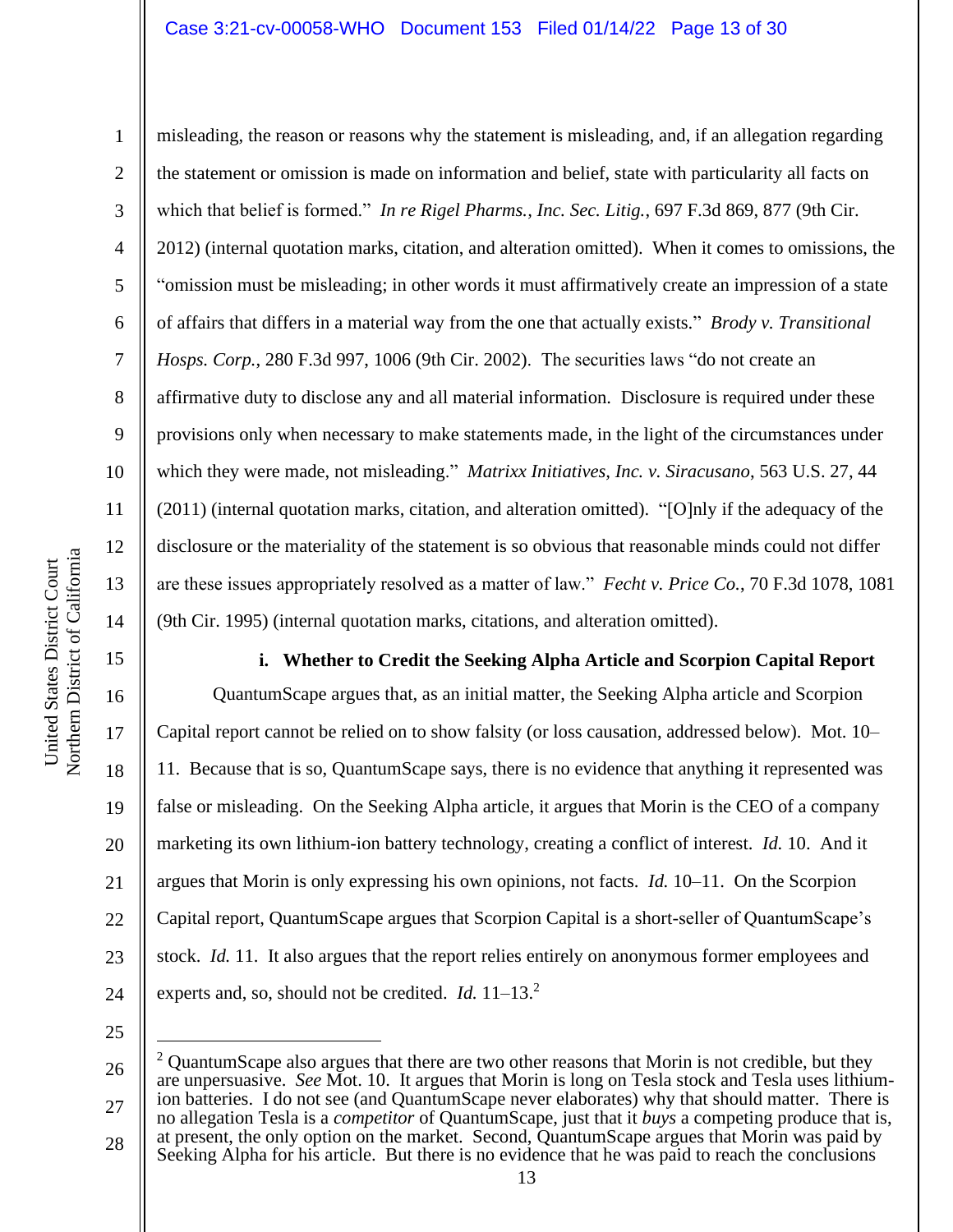2

3

4

5

6

7

8

9

10

11

12

13

14

15

17

18

19

21

If it is true that Morin is CEO of a competing company, that certainly would diminish his credibility, but I cannot say it does so to such an extent as to require dismissing his findings at the pleadings stage. QuantumScape has pointed to no case in which that sort of motive *alone* was sufficient to discredit otherwise adequate allegations. Nor is it true that Morin's article is devoid of "true facts." *See Bonanno v. Cellular Biomedicine Grp., Inc.*, No. 15-CV-01795-WHO, 2016 WL 4585753, at \*4 (N.D. Cal. Sept. 2, 2016) (holding that plaintiffs must plead that corrective disclosures reveal "'true facts' rather than a mere opinion"). It is true that Morin does render several opinions in the article. But it is also littered with factual assertions that purport to show that QuantumScape's own factual assertions are incorrect. For example, Morin stated that the tests were performed at high pressure (which was not revealed), that various aspects of the batteries were (contrary to QuantumScape's claims) not better than conventional batteries, and that QuantumScape's costs savings only came from the elimination of one low-cost component. *See*  Compl. ¶ 97.

16 20 22 23 24 Likewise, that Scorpion Capital was allegedly short on QuantumScape may raise serious credibility issues for a factfinder. But QuantumScape overstates the caselaw by arguing that it makes the report's conclusions "inherently unreliable." Mot. 11. All of its cited cases discuss short-sellers but did so as part of a broader contextual analysis, not as a bright-line rule of exclusion. *See In re Nektar Therapeutics*, No. 18-CV-06607-HSG, 2020 WL 3962004, at \*10 (N.D. Cal. July 13, 2020); *In re Intrexon Corp. Sec. Litig.*, No. 16-CV-02398-RS, 2017 WL 732952, at \*5, \*7 (N.D. Cal. Feb. 24, 2017); *In re Longtop Fin. Techs. Ltd. Sec. Litig.*, 910 F. Supp. 2d 561, 577 (S.D.N.Y. 2012). Those cases, in fact, are concerned with the nature of the revelation more than it coming from a short-seller. *See, e.g.*, *Intrexon*, 2017 WL 732952, at \*7 (holding that the "*mere repackaging of already-public information* by an analyst or short-seller" is insufficient (emphasis added)).

25 26 27 The substance of the report shows that it is sufficient to survive a challenge at the pleadings stage. Investors need not only have relied on the say-so of the short seller because the

28 he did, as opposed to merely offering his expert opinion.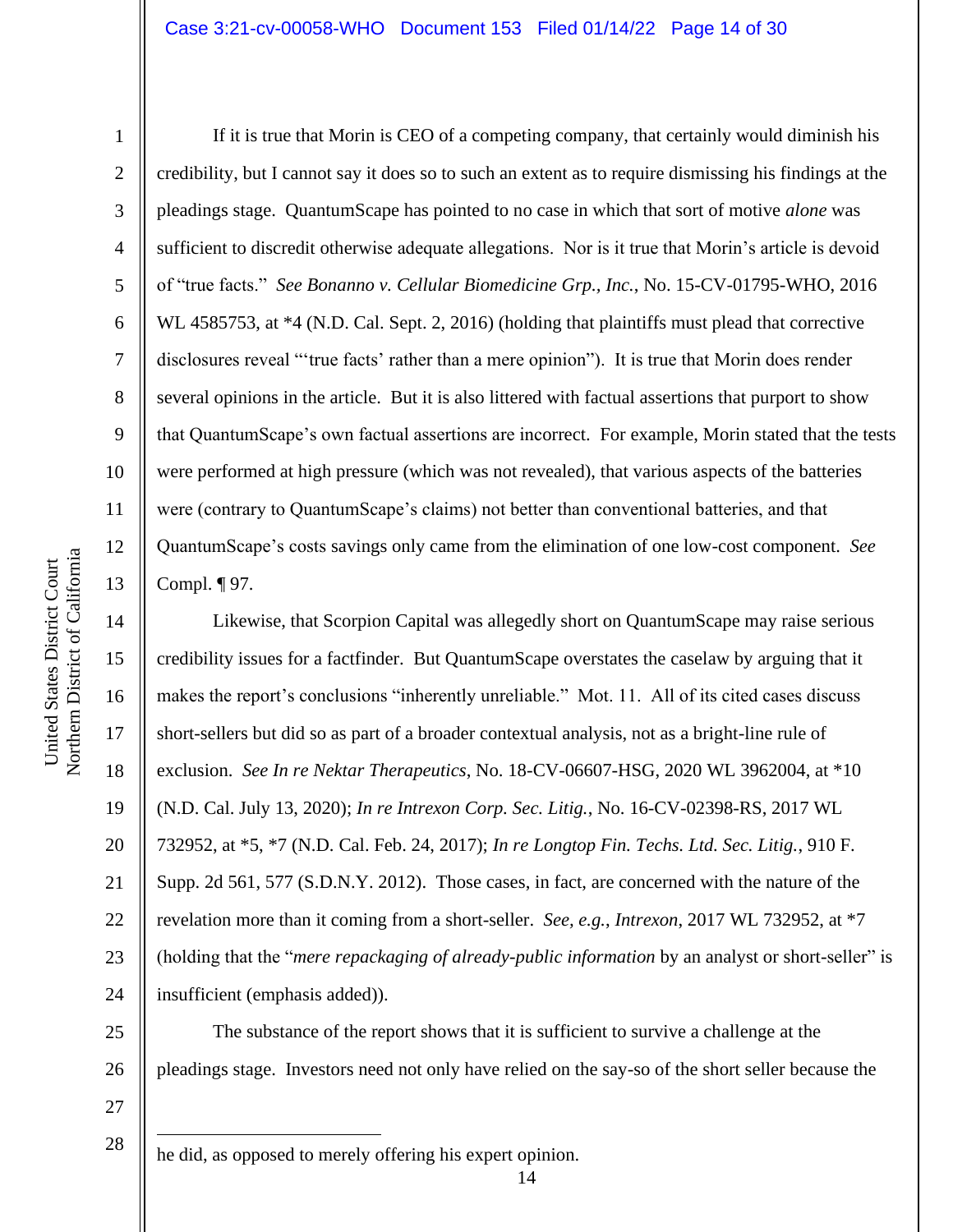10 11 12 Northern District of California Northern District of California 13 14 15 16 17 18

United States District Court

United States District Court

1

2

3

4

5

6

7

8

9

report interviewed nine former QuantumScape employees about QuantumScape's testing and four experts about its conclusions. *See* Compl. ¶¶ 112–24. It is true that most of the experts and all of the former employees are unidentified by name. But they need not be today: "Where a complaint relies on both confidential witnesses and other factual information, such as documentary evidence, the plaintiffs need not name their sources as long as the latter facts provide an adequate basis for believing that the defendants' statements were false." *Zucco*, 552 F.3d at 995 (internal quotation marks and citation omitted). And even if this rule did not apply, the court then examines whether the complaint "provide[s] an adequate basis for determining that the witnesses in question have personal knowledge of the events they report." *Id.* To do so, the court looks to "the level of detail provided by the confidential sources, the corroborative nature of the other facts alleged (including from other sources), the coherence and plausibility of the allegations, the number of sources, the reliability of the sources, and similar indicia." *Id.* Here, what the unidentified employees report is supported both by public information in the Scorpion Capital report and by what the experts stated. Additionally, it coheres with what Morin found in his earlier report. Many of the employees are described as former "research and development" employees, which plausibly means they would know about the internal details of QuantumScape's testing. *See* Compl. ¶¶ 117–24. And there are nine such employees total, who present overlapping and corroborative information.

19 20 21 22 23 24 25 26 27 On the whole, it is plausible that reasonable investors would have relied on both publications and the plaintiffs have adequately alleged that each publication has the minimum indicia of reliability to make is past the pleadings stage. Indeed, these corrective disclosures are more robust than one that the Ninth Circuit recently approved. There, the disclosure was the allegations in a lawsuit of a single employee (described as a "midlevel auditor") about alleged financial malfeasance. *See In re BofI Holding, Inc. Sec. Litig.*, 977 F.3d 781, 788, 793–94 (9th Cir. 2020). Just as that auditor allegedly personally encountered the financial issues, *see id.* at 788–89, these nine employees claim to personally have encountered flaws in QuantumScape's testing—and here, many of their claims are reinforced by experts.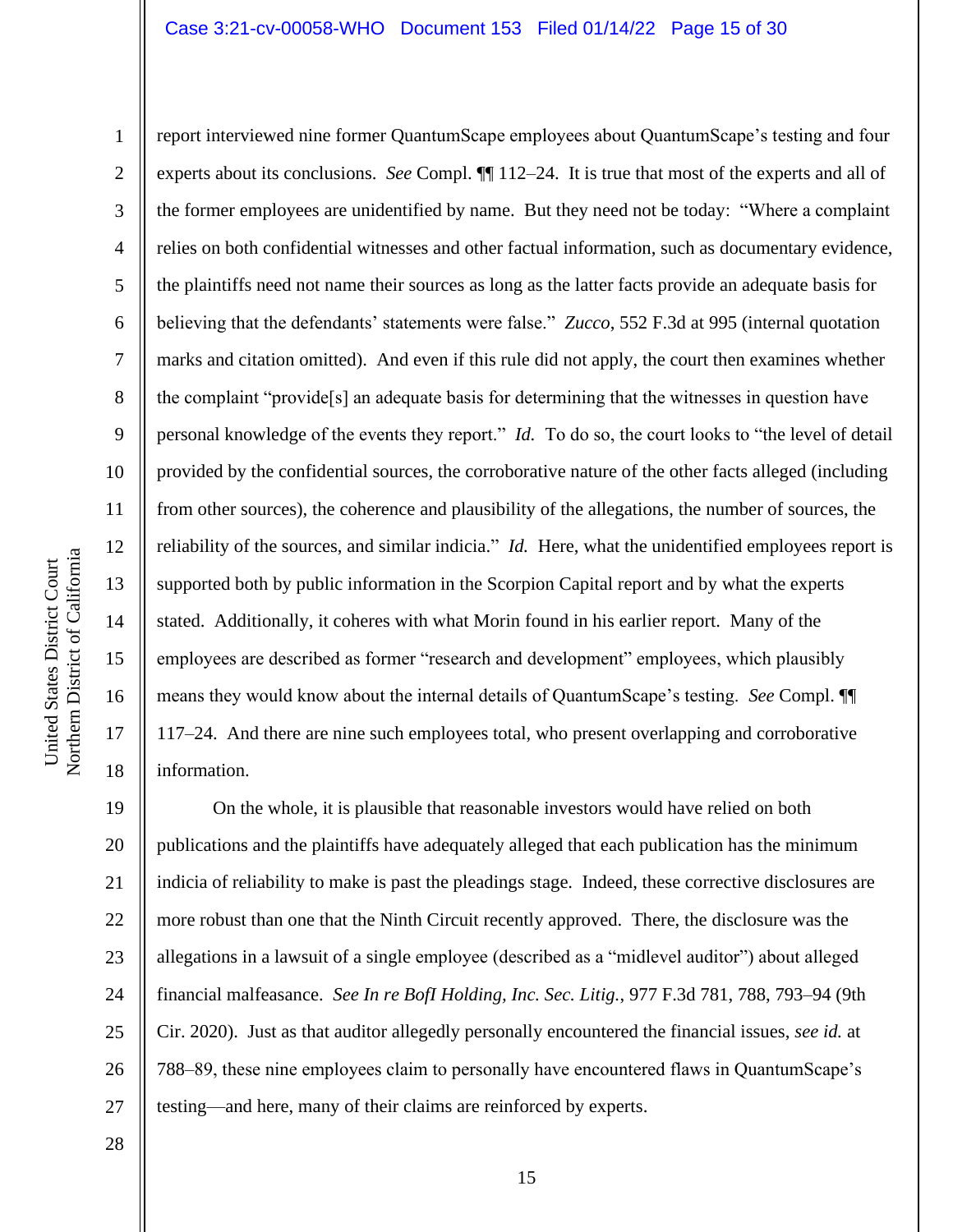7

8

9

10

11

12

13

14

15

#### **ii. Testing, "Fundamental Risks," and Readiness for Commercialization**

One group of challenged statements represent that the solid-state batteries were tested with "uncompromised" conditions or were tested in various real-world conditions; that, based on those results, QuantumScape had solved the historical challenges associated with the batteries; and that, consequently, the batteries were ready for broader commercialization provided that they could be scaled up and layered.

QuantumScape argues that these statements are not actionable because, "[w]hile Plaintiff is free to disagree with QuantumScape's testing methodologies and conditions, he cannot dispute that they were accurately disclosed." Mot. 13 (citations omitted). It argues that, as a result, there was no misrepresentation about the actual methodology and its statements about testing were all interpretations of the data. *See id.* 13–14. The plaintiffs reply that "Defendants affirmatively represented that the conditions were not compromised when they were; accordingly, the disclosure of tests conditions were insufficient to reduce the risk of misleading investors to 'nil' especially where it would take an expert to know that the test conditions were compromised." Opposition to the Mot. ("Oppo.") [Dkt. No. 139] 12.

16 17 18 19 20 21 22 23 24 25 26 27 28 Several days before the hearing on this motion, I requested that QuantumScape file "a document that includes a complete list of citations to all portions of the record it relies on to argue that its testing methodology, conditions, and data were adequately disclosed." Dkt. No. 144. It did so. *See* Filing of Citations ("Disclosures") [Dkt. No. 146]. The bulk of the purported disclosures come from the showcase event at which many of the alleged misrepresentations occurred and appear either on slides from that event or were said by speakers. *See supra*  Background, Section I.E. (misrepresentations at showcase); *see* Disclosures (discussing slides); Dkt. No. 131-2 (slide deck). The other purported disclosures were made in a LinkedIn post by Holme that referenced the slides, Dkt. No. 137-5, Ex. 13; two Form 8-K disclosures filed with the SEC that predominately discussed the showcase and the testing results underlying it, Dkt. Nos. 137-4, Ex. 8, 137-5, Ex. 14; a Form S-1 filed with the SEC that QuantumScape relies on for three disclosures about battery life, charging capability, and safety, Dkt. No. 137-4, Ex. 9 at 52–53; and an earnings call that QuantumScape relies on for three disclosures about charging rates, test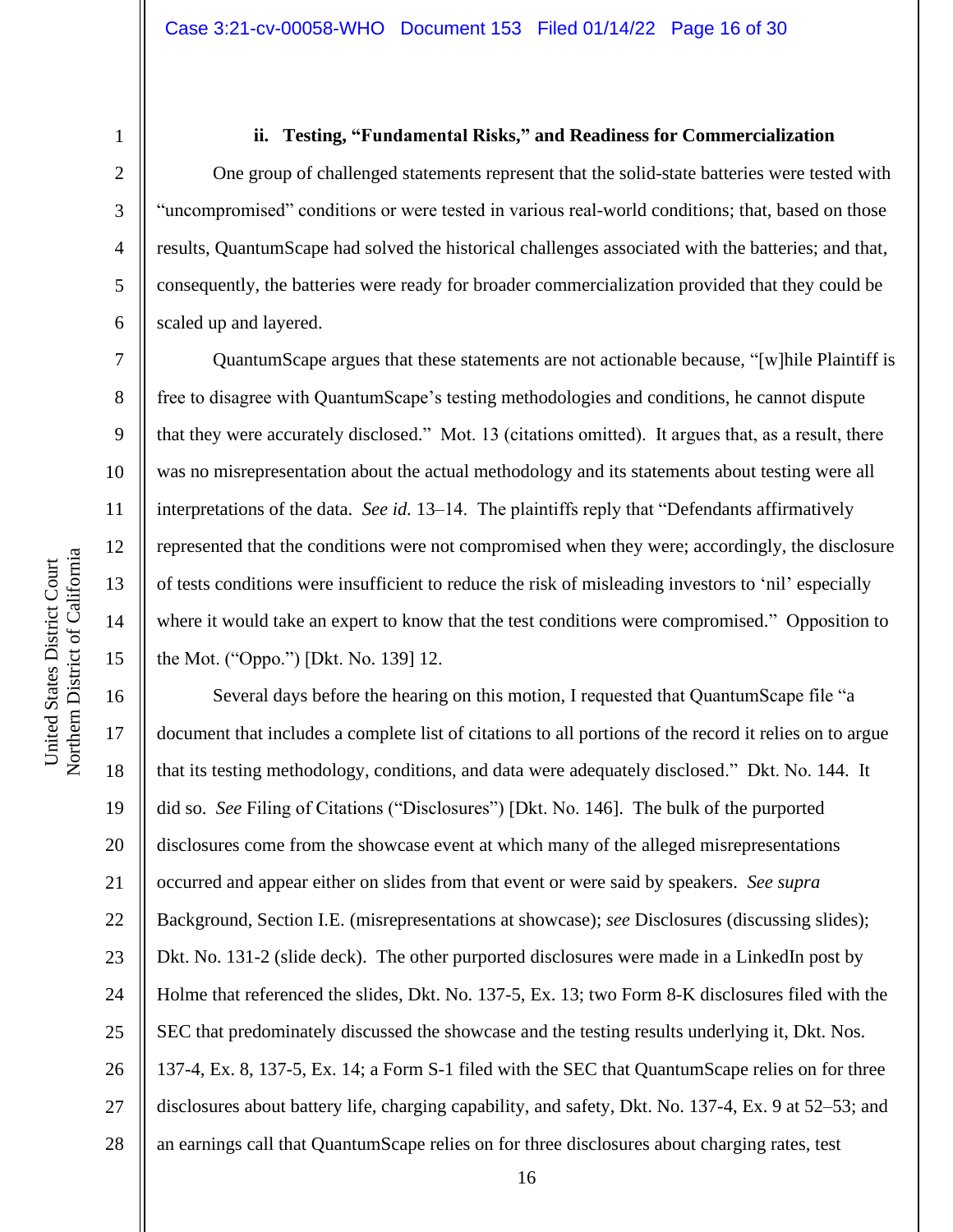2

3

4

5

6

7

8

9

11

12

13

14

15

17

18

19

21

25

conditions, and stacking cells, Dkt. No. 137-5, Ex. 15. Turning to the substance of the disclosures, QuantumScape argues that it disclosed the precise technical parameters of the testing it performed. *See* Mot. 13–14; *see, e.g.*, Disclosures at 1 (fast charging testing), 2 (testing for dendrites). And it argues that it disclosed (1) that it needed to scale up the layers; (2) how energy dense its batteries could be; (3) how fast the batteries could charge and their lifespan under various conditions; (4) the temperatures at and conditions under which dendrite testing was performed; and (5) more broadly, the temperatures at which all tests were performed. *See* Mot. 14–17 (collecting citations).

10 16 20 22 23 24 26 27 28 The disclosures of underlying testing data and the results of those tests as they related to individual characteristics (e.g., charge speed or energy density) were certainly extensive and may well weaken or even defeat the plaintiffs' case at a later stage when a factfinder can weigh them contextually. For now, however, I cannot conclude that "the adequacy of the disclosure . . . is so obvious that reasonable minds could not differ" about whether the overall statements were misleading. *Fecht*, 70 F.3d at 1081. All of the disclosures that QuantumScape cites reveal particular information, such as discrete testing conditions. *See generally* Disclosures. But the allegedly misleading statements make broader, more categorical statements. The defendants made statements to the effect that while other companies had used "compromised" testing conditions, they had not, so their batteries were better suited for real-world conditions. *See, e.g.*, Statement 4 ("[I]f you have a material that doesn't have the fundamental entitlement to serve as a solid-state separator, you can still make batteries out of that material but they only work under severely compromised test conditions . . . . These are the problems that QuantumScape has addressed."); Statement 6 ("They are not sort of a compromised test conditions."); Statement 21 (representing that its "performance data" showed that the batteries performed "under commercially-relevant conditions"). The defendants made statements to the effect that, based on their testing, the standard challenges facing previous solid-state battery development efforts were solved or behind them. *See, e.g.*, Statement 2 ("Well, what we are confident about is that the fundamental science risk is behind us."); Statement 8 ("[T]he data we presented today makes clear that the QuantumScape technology can address the fundamental issues."). And the result of this, said the defendants, was that their batteries were ready for commercialization with the only barriers being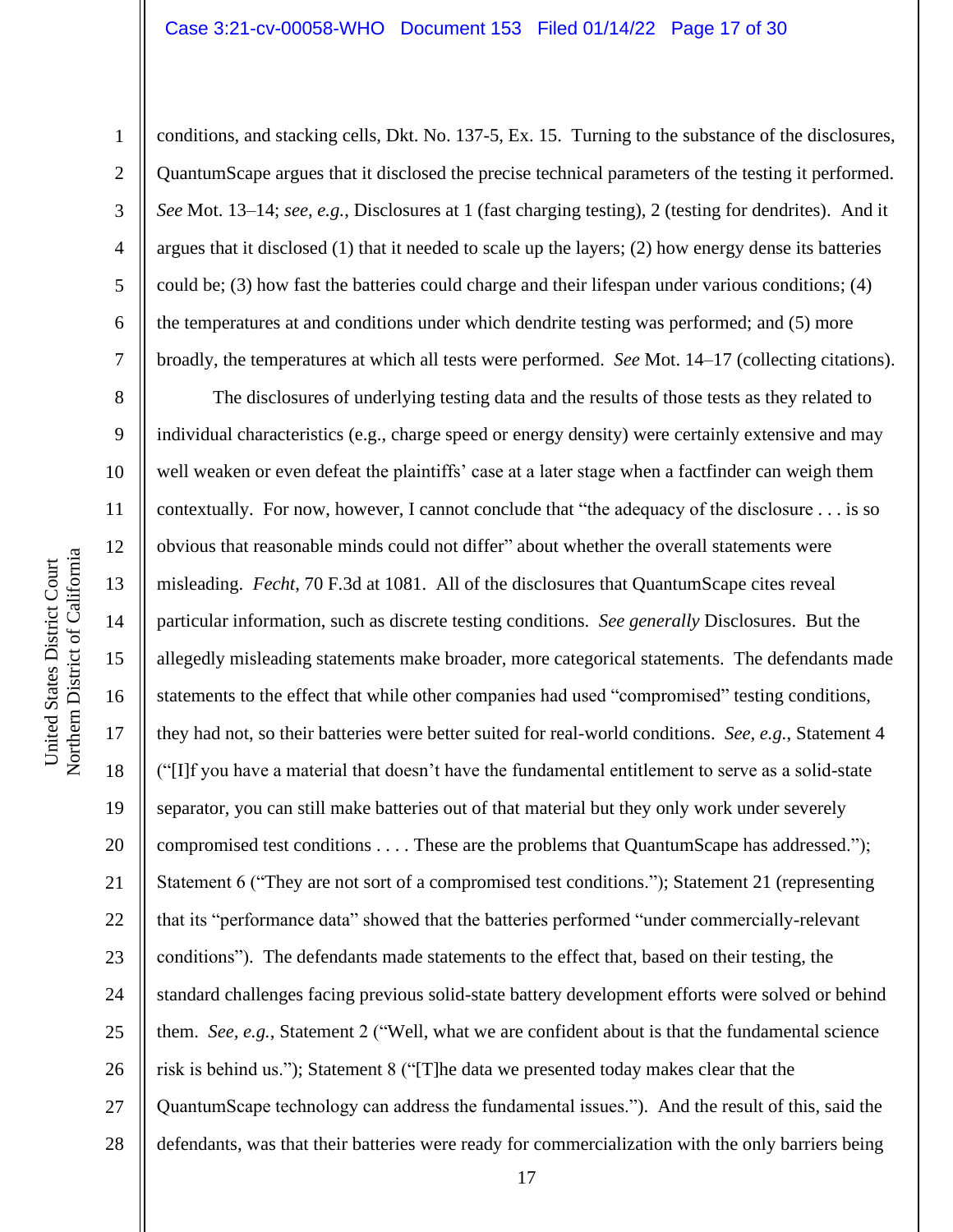scaling production and layering cells. *See, e.g.*, Statement 7 ("So this really demonstrates that this technology is in fact ready for commercial deployment as soon as we can scale up production and make multilayer versions of these cells.").

I cannot definitively say that these more categorical statements would be rendered entirely non-misleading by the far more technical and narrow disclosures that QuantumScape relies on. First, it is reasonable to think that investors were entitled to rely on the unequivocal representation that testing results were not "compromised." The complaint alleges that, in this industry, "compromised" testing conditions were a well-known phenomenon and, indeed, the defendants' own statements signal this too. *See, e.g.*, Compl. ¶ 68; Statement 4. If a reasonable investor heard, on the one hand, the unambiguous statements that other companies had used compromised conditions but QuantumScape did not and, on the other hand, the hyper-technical details of the testing performed, I cannot say that the "mixture" of this information would "discredit the [allegedly misleading statement] so obviously that the risk of real deception *drops to nil*." *Virginia Bankshares, Inc. v. Sandberg*, 501 U.S. 1083, 1097 (1991) (emphasis added).

Similarly, it is reasonable to think that investors were entitled to rely on the unequivocal representation that the fundamental risks facing solid-state batteries were addressed by QuantumScape's technology. Again, the complaint alleges that, in this industry, there is an established set of standard, historical, or fundamental risks that have held back solid-state batteries and (again) the defendants' own statements signal this too. *See, e.g.*, Compl. ¶¶ 5, 7, 72, 163; Statement 9. The case for a reasonable investor being misled on this basis is even clearer than the one above because, even if every last detail of the parameters of every last test were disclosed, investors would still be at the mercy of QuantumScape's superior knowledge of the stage of development its batteries were at. If the allegations in the Seeking Alpha article and Scorpion Capital Report are true—which I take them to be at this posture—then QuantumScape's representations directly contradicted what it knew at the time about the fundamental risks. According to them, QuantumScape's batteries were *not* dendrite resistant under normal conditions, its cycle life was lower than reported, it was not safer (indeed, it may have been more dangerous), and it was not as energy dense. *See supra* Background, Sections I.F., I.G. So, again, the overall

1

2

3

4

5

6

7

8

9

10

11

12

13

14

15

16

17

18

19

20

21

22

23

24

25

26

27

28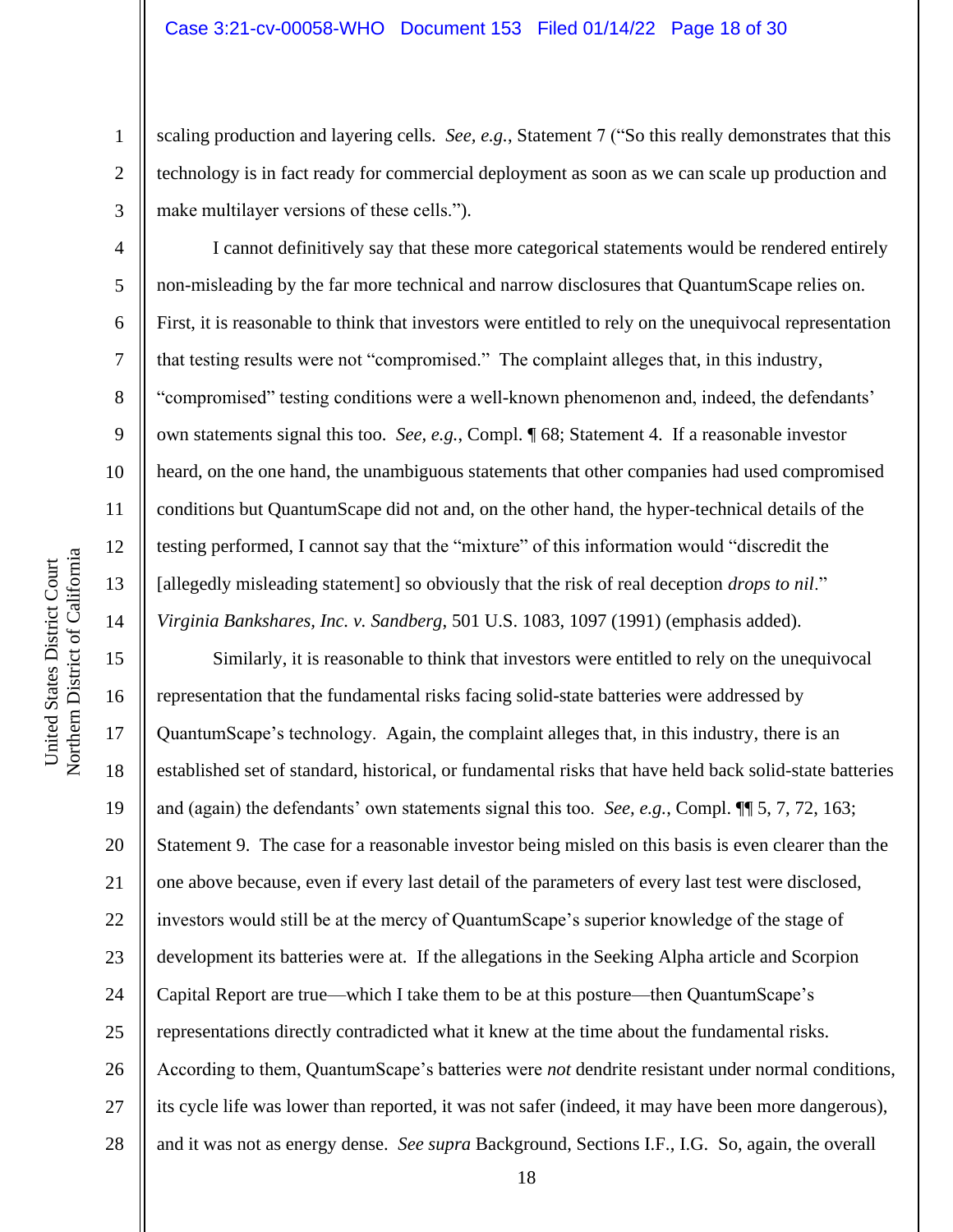"mixture" of information presented does not lead me to think that the risk of deception is "nil." *Virginia Bankshares*, 501 U.S. at 1097.

Finally, if this is all taken as true, it would mean that QuantumScape falsely stated that it was ready for commercialization with the only remaining steps being ramping up production and layering the cells. QuantumScape responds that it explicitly warned that those two challenges still lay before it. *See, e.g.*, Mot. 5–6. To that extent, I agree: QuantumScape disclosed several times (including in the challenged statements themselves) that larger production and stacking cells needed to be done and were uncertain. *See, e.g.*, Statement 7. But that does not defeat the plaintiffs' claims because their theory is that it was misleading to suggest that the *only* major steps in battery development that remaining were production increases and stacking.

QuantumScape relies heavily on *In re Rigel Pharmaceuticals, Inc. Securities Litigation*, 697 F.3d 869 (9th Cir. 2012), to show that these alleged misrepresentations are not actionable. In the portion of that decision that QuantumScape relies on, the defendant corporation reported the results of a clinical trial of an arthritis drug. *Id.* at 871; *see also* December 8, 2021 Hearing Transcript [Dkt. No. 149] at 8:7–13 (counsel relying on this portion of *Rigel*). The company reported the "top-line" results of its trial, stating that the drug had "statistically significant results in treating" the disease. *Rigel*, 697 F.3d at 872. It then reported "efficacy results," which revealed the difference between test subjects who took a placebo and the drug at various concentrations. *Id.*  There, the plaintiff argued that the efficacy results were false or misleading. *Id.* at 877. The Ninth Circuit explained that "[i]t is apparent from the complaint that Plaintiff's allegations of 'falsity' were based on its contention that Defendants should have used a particular statistical methodology, which it described in the complaint." *Id.* That was not an actionable theory, the court held:

Plaintiff did not allege that Defendants inaccurately reported the results of their own statistical analysis. Plaintiff also did not allege that Defendants had chosen or changed their statistical methodology after seeing the unblinded raw data from the clinical trial. Instead, Plaintiff challenged Defendants' reported statistical results by alleging that Defendants should have used Plaintiff's chosen statistical methodology, including calculating separate p-values for the United States and Mexico and combining those results using "Fisher's method," and using "Tukey's Studentized Range test."

1

2

3

4

5

6

7

8

9

10

11

12

13

14

15

16

17

18

19

20

21

22

23

24

25

26

27

28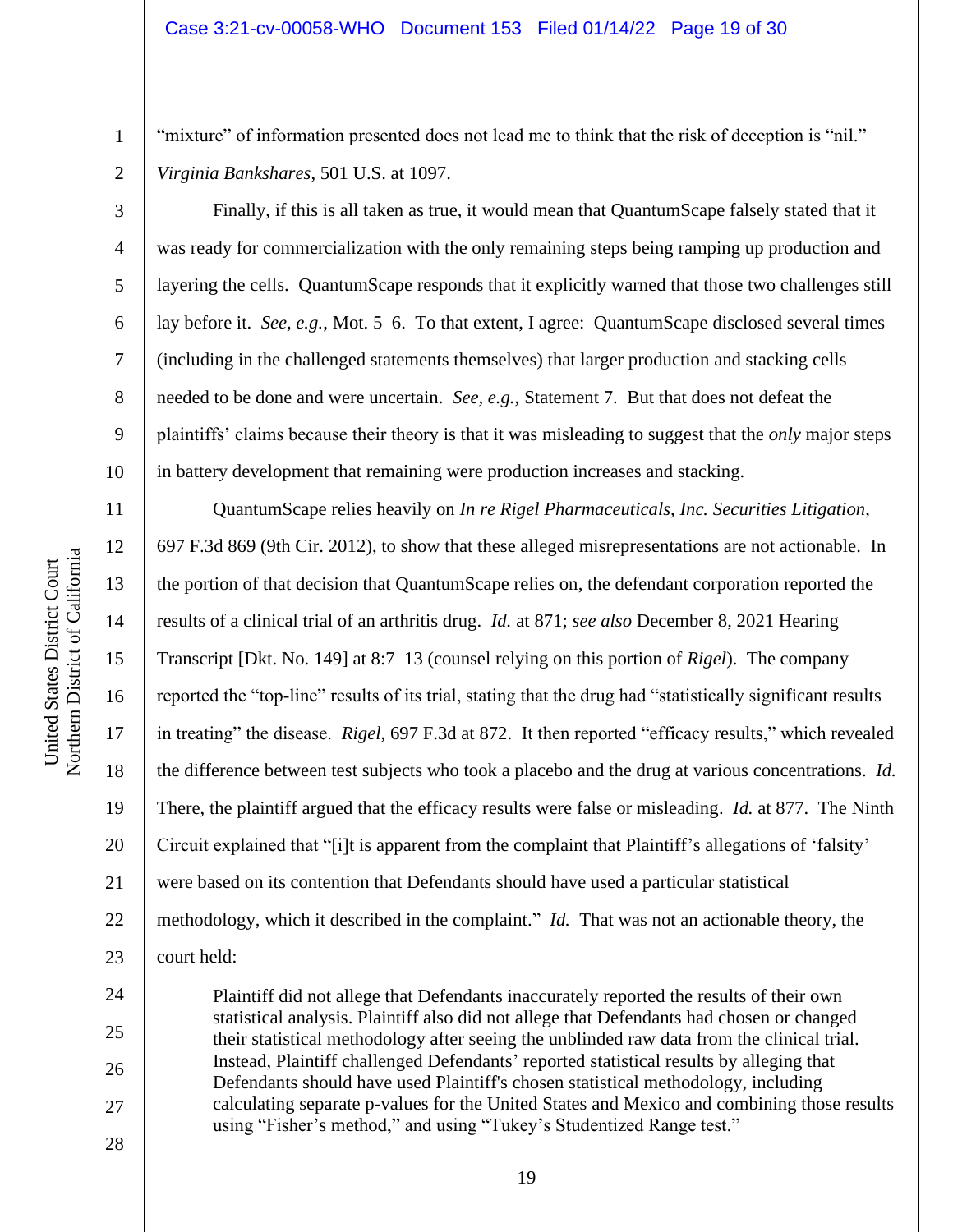*Id.* The plaintiff claimed that, if that methodology had been used, the p-values of the studies would have shown that the drug's effects were not statistically significant. *Id.* There could be no securities violation, the court explained, because "Plaintiff's allegations of 'falsity' essentially are disagreements with the statistical methodology adopted." *Id.* at 878.

Though the comparison to *Rigel* is not baseless, that case does not compel dismissal. The plaintiffs here do not merely allege that QuantumScape should have used a different methodology for its studies. They argue that the studies were represented to be one thing (uncompromised) when they were in fact another (compromised) that required experts (and in some cases, insiders) to accurately comprehend. Indeed, the plaintiffs allege that QuantumScape purposefully designed its studies in such a way as to make the batteries look like they functioned well under real-world conditions when they did not. The plaintiffs, therefore, allege that what was misleading is "not merely the difference between two permissible judgments, but rather the result of a falsehood." *Id.* at 877. A more analogous situation would be if the *Rigel* defendant had told the market it used one method when it in fact used another and the difference could only be determined by the combination of experts and confidential informants.

# **iii. Comparisons to Lithium-Ion and Conventional Batteries**

20 22 24 26 The other group of statements represented that QuantumScape's solid-state batteries were either as good as or better than the conventional lithium-ion batteries being used in electric vehicles commercially in various measures. Again, if the Seeking Alpha and Scorpion Capital Reports are credited, that is false or misleading. According to those reports, the reality was that QuantumScape overstated the objective capabilities of its batteries or reported them only from compromised tests. They report that, in reality, the QuantumScape batteries were not better than—and often were much worse than—conventional batteries. Much of the reason these statements are actionable also depends on the preceding analysis because the comparisons to conventional batteries are alleged to be misleading, in part, due to the presentation of the allegedly compromised testing data.

27

28

# **B. Safe Harbor**

QuantumScape argues that most of the statements at issue are shielded from liability by the

1

2

3

4

5

6

7

8

9

10

11

12

13

14

15

16

17

18

19

21

23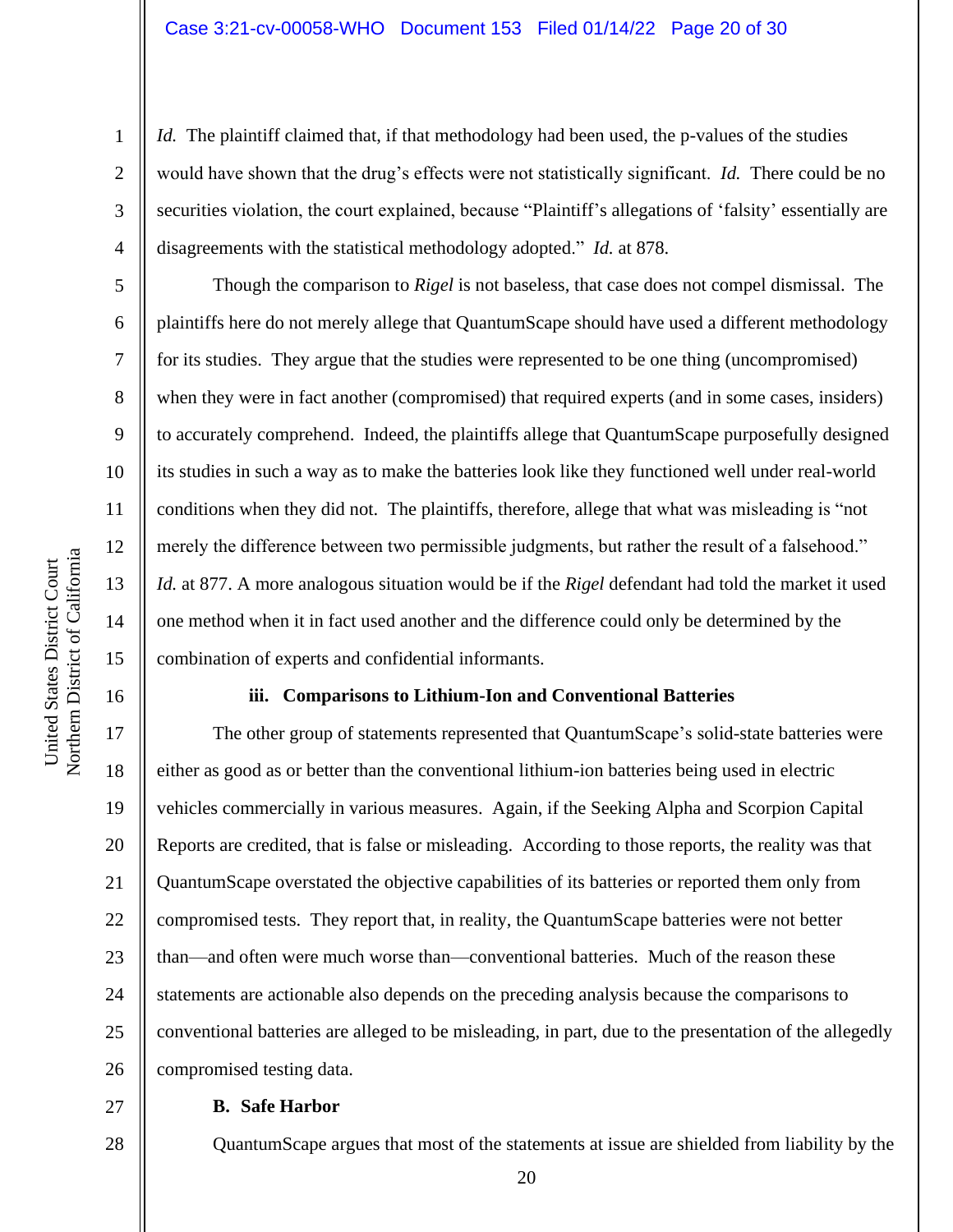PSLRA's safe-harbor. Most are not truly forward-looking and are disqualified on that basis alone. One statement is divisible, and one part of it is forward-looking; I do not interpret the plaintiffs to challenge that part and it is, in any event, not misleading. And one statement is forward-looking but does not meet the other statutory requirements.

5 6 7 8 9 10 11 12 13 14 15 16 17 18 19 20 21 22 23 24 25 The safe-harbor provision exempts certain "forward-looking" statements from liability. *See* 15 U.S.C. § 78u-5(c). The safe-harbor applies to (1) "forward-looking statements that are identified as a forward-looking statement, and is accompanied by meaningful cautionary statements identifying important factors that could cause actual results to differ materially from those in the forward-looking statement" and (2) forward-looking statements that were not "made with actual knowledge . . . that the statement was false or misleading." Id.  $\S$  $\S$  78u-5(c)(1)(A)(i),  $(c)(1)(B)$ . A forward-looking statement is: (A) a statement containing a projection of revenues, income (including income loss), earnings (including earnings loss) per share, capital expenditures, dividends, capital structure, or other financial items; (B) a statement of the plans and objectives of management for future operations, including plans or objectives relating to the products or services of the issuer; (C) a statement of future economic performance, including any such statement contained in a discussion and analysis of financial condition by the management or in the results of operations included pursuant to the rules and regulations of the Commission; (D) any statement of the assumptions underlying or relating to any statement described in subparagraph  $(A)$ ,  $(B)$ , or  $(C)$ ; (E) any report issued by an outside reviewer retained by an issuer, to the extent that the report assesses a forward-looking statement made by the issuer; or (F) a statement containing a projection or estimate of such other items as may be specified by rule or regulation of the [SEC]. *Id.* § 78u-5(i)(1). **i. Forward-Looking** The parties' analysis groups many of the statements into various configurations. Because this issue turns on particular language, I will address them statement by statement. The following statements are not forward-looking. Statement 2 states that the "fundamental science risk is behind us," which is a statement both about what has happened

before and about the current state of affairs. Statement 3 describes the batteries compared to

conventional technology; it says nothing about the future. Statement 8 says that the data presented

28

26

27

1

2

3

4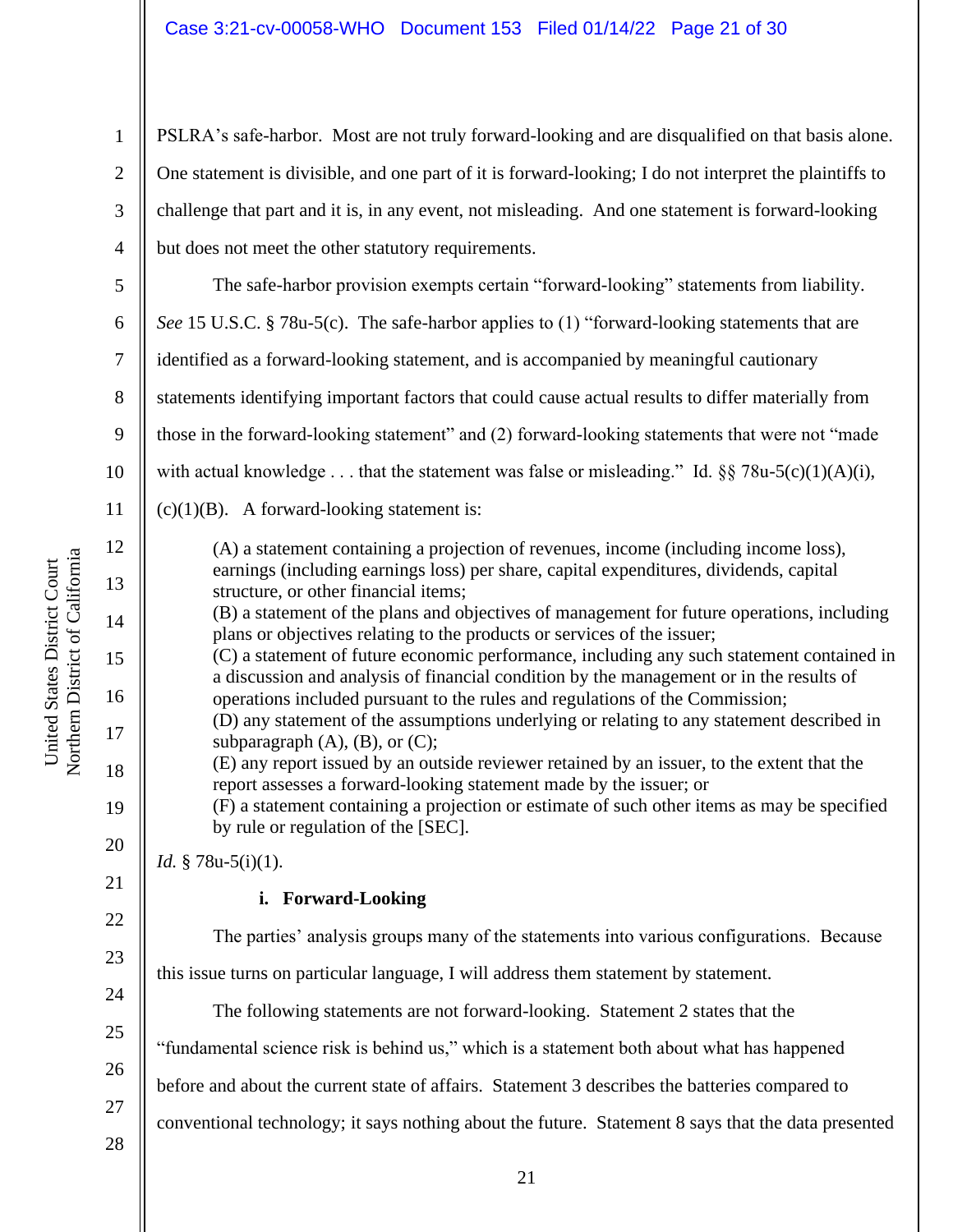1

2

3

4

5

6

7

8

9

show how QuantumScape "can address" fundamental issues. Even though the phrase "can address" might, in a certain light, seem to discuss the future, the statement in context is most reasonably understood to be a reflection of what specific data about the past show. Statement 10, again, compares solid-state to lithium-ion batteries and discusses "previous attempts" at creating solid-state batteries. Statements 11, 12, 18, and 26 do the same thing, describing the battery and comparing its charging speed, energy density, cost, and cost (respectively) to lithium-ion. Statement 24 explains that they believed the "chemistry risk" was behind them and that is why QuantumScape went public. It is focused on the past twice-over: on the reasons for doing public and describing the technology that they developed.

10 13 14 15 16 17 18 19 20 21 22 23 24 25 26 One group of statements may appear to have language that contemplates the future but in fact simply describe the present technology. I begin with one example in more detail then discuss others to which the same reasoning applies. Statement 23 may seem to be forward-looking because it responds to a question about QuantumScape's future sustainability advantage over the rest of the industry and Singh states that they "expect" that their approach "should" lead to lower cost. But, in reality, the statement "contains an express or implied concrete assertion concerning a specific current or past fact" and to that extent is not protected. *Wochos v. Tesla, Inc.*, 985 F.3d 1180, 1191 (9th Cir. 2021) (internal quotation marks and citation omitted). Just as statements about current sales and performance are not protected even when coupled with future statements, *see id.* at 1191–92, this statement describes the current state of QuantumScape's technology and why it makes it cheaper than lithium-ion. Several others do too. Even though Statements 7 says that technology is "ready for commercial deployment as soon as we can scale up production," that is really a statement about the present: Singh was communicating the current state of the technology. While Statement 15 says the technology "may provide" certain benefits, it again is comparing its energy density to lithium-ion in substance. Statement 20 does the same thing when it comes to safety; even though it uses the language "will be improved," it is most naturally read to describe the present.

27 28 Statement 19 has one part that is forward-looking and one part that is not. To the extent the statement says, "if we can get this into the market, which is the task we are currently focused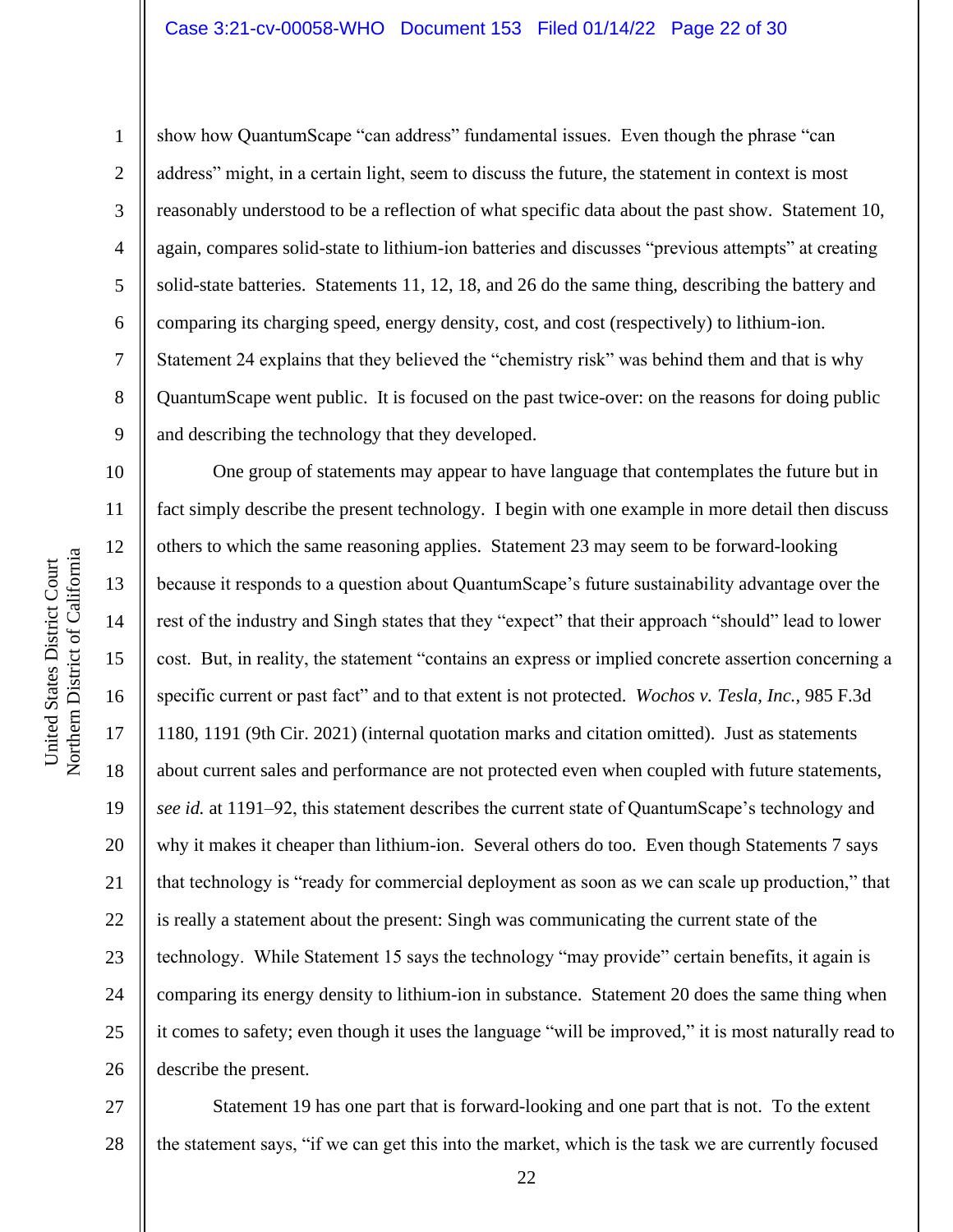on," that is forward-looking. But the preceding sentence simply compares the product to conventional lithium-ion. The two thoughts are also logically distinct, so the statement may be broken up. I do not take the plaintiffs to challenge only the former statement as misrepresentative. But if they do, it is not false or misleading under the plaintiffs' theory. That QuantumScape's *focus* was on getting the product to market can still be completely true even if tests were compromised and it misrepresented the state of its technology. That portion of the statement alone is not actionable on that basis.

Statement 1 *is* forward-looking. It expressly contemplates QuantumScape's plans "between now and first revenue." *See id.* (holding plans for producing cars to be forwardlooking). I therefore address whether it qualifies under the two prongs of the safe-harbor.

# **ii. Cautionary Language**

To be adequate under the cautionary-language prong, the caution must "discredit the [allegedly misleading statements] so obviously that the risk of real deception drops to nil." *Virginia Bankshares*, 501 U.S. at 1097. As a result, it must "precise[ly]" and "directly address" the alleged misrepresentations. *In re Immune Response Sec. Litig.*, 375 F. Supp. 2d 983, 1033 (S.D. Cal. 2005) (citing *Provenz v. Miller*, 102 F.3d 1478, 1493 (9th Cir. 1996)).

Here, Statement 1 says that between that time and "first revenue," QuantumScape would be doing two things: "ramping up production," including with scaling, and "the final automotive qualification process." On the plaintiffs' reading, this statement is misrepresentative because QuantumScape in reality had not achieved workable batteries, so there was significantly more to do than increasing production and getting approval. The cautionary language that QuantumScape points to about the work ahead, however, does not address that alleged misrepresentation with any particularity. QuantumScape points to the following cautions:

- "Just to be clear, this test was run on our single-layer pouch cell so we didn't actually put these cells into real cars, we don't have production cells yet."
	- "[T]here is much work ahead of us" and "making a multilayer cell takes time even after one has working single-layer cells meeting performance specifications."
	- QuantumScape does not expect its cells to be in EVs "until 2024, and may occur later,"

1

2

3

4

5

6

7

8

9

10

11

12

13

14

15

16

17

18

19

20

21

22

23

24

25

26

27

28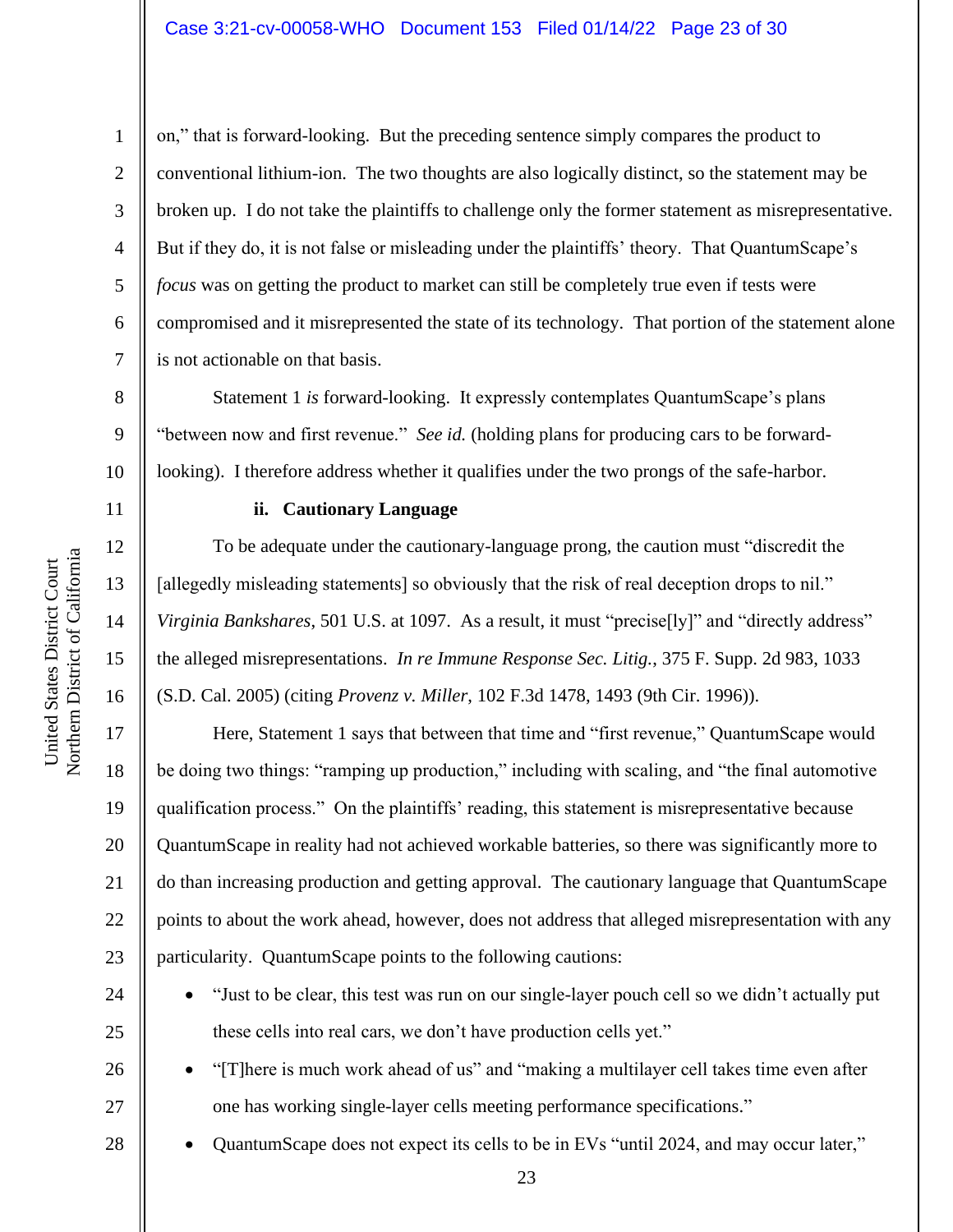and it "may encounter substantial delays in the design . . . of [its] solid-state battery cells, which could prevent [it] from commercializing any products it determines to develop on a timely basis, if at all."

*See* Mot. 4 (collecting cautions on this topic). The first two statements are cautions about layering being required. But that caution is addressed in the text of the alleged misrepresentation itself; the plaintiffs allege it is misleading because of all else that it omits. The last statement speaks at a high level of generality about unspecified "delays"; it does not adequately warn investors that QuantumScape in fact did not (allegedly) have a battery that would function as promised.

1

2

3

4

5

6

7

8

9

10

11

12

13

14

15

16

17

18

19

# **iii. Actual Knowledge**

Statement 1 is also not protected under the actual-knowledge prong. For the reasons explained below in my discussion of scienter, the plaintiffs have adequately alleged that Singh knew about the state of testing and development of batteries. *See infra* Section II. Assuming that is true, and assuming it is true that Statement 1 is therefore false, Singh is plausibly alleged to have actual knowledge that he was making a false or misleading statement.

# **C. Opinion**

QuantumScape argues that many of the statements are non-actionable opinions. As I explain, the statements are either not opinions at all or the plaintiffs only challenge factual statements communicated in the course of the opinion (or a statement I assume for the sake of argument is an opinion). $3$ 

20 21 22 23 24 25 In the context of the securities laws, "[a] fact is a thing done or existing or an actual happening. An opinion is a belief, a view, or a sentiment which the mind forms of persons or things. Most important, a statement of fact ('the coffee is hot') expresses certainty about a thing, whereas a statement of opinion ('I think the coffee is hot') does not." *Omnicare, Inc. v. Laborers Dist. Council Const. Indus. Pension Fund*, 575 U.S. 175, 183 (2015) (internal quotation marks, citations, and alterations omitted). In this Circuit, there are "three different standards for pleading

<sup>28</sup> <sup>3</sup> QuantumScape challenges Statement 19 on this ground. Because I find that statement not actionable on other grounds, I do not address it on this one. *See supra* Section I.B.i. (dismissing part of the statement as not misleading); *infra* Section I.D. (dismissing other part as puffery).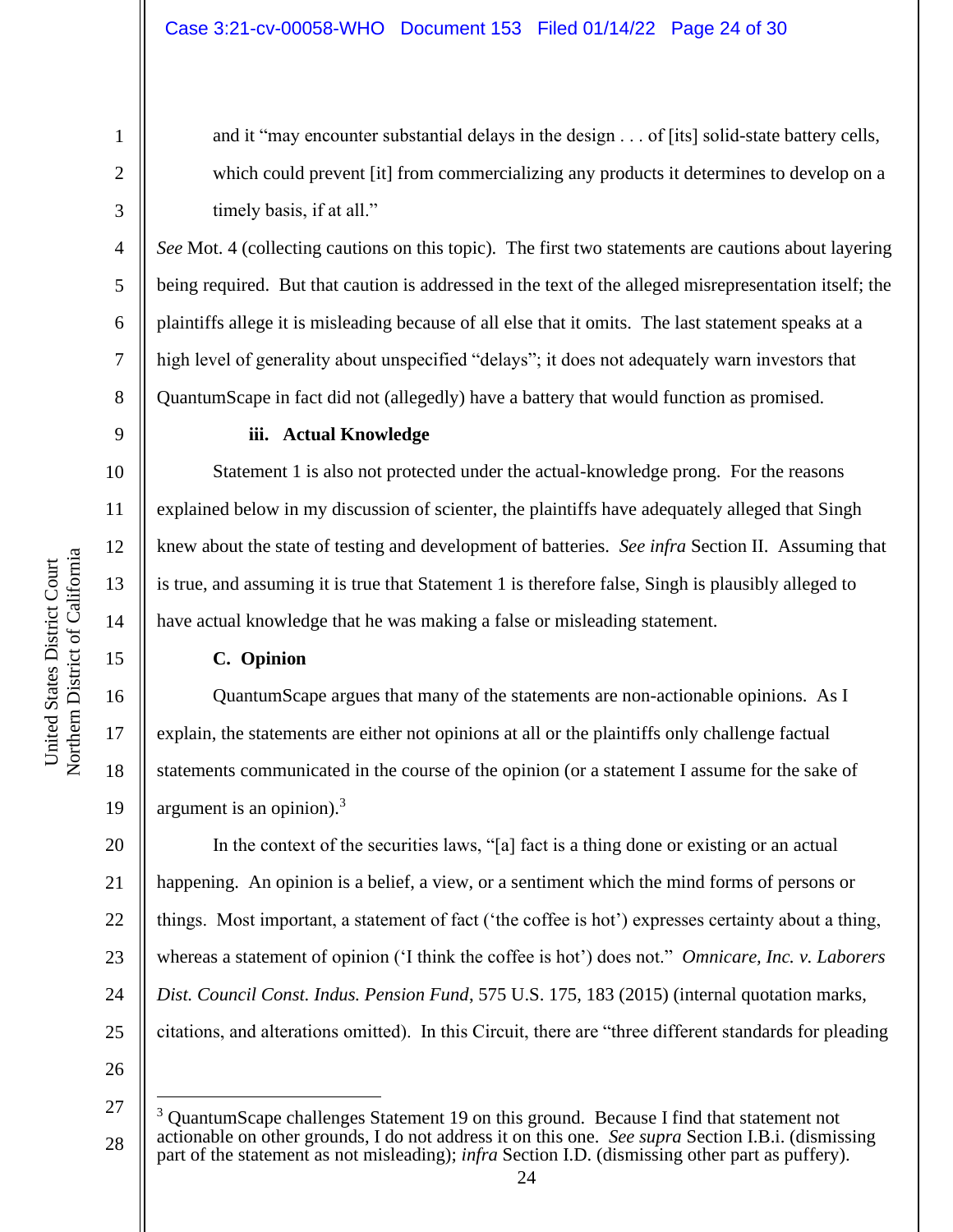falsity of opinion statements." *City of Dearborn Heights Act 345 Police & Fire Ret. Sys. v. Align Tech., Inc.*, 856 F.3d 605, 615 (9th Cir. 2017). First, when a plaintiff argues there are material misrepresentations, she must "allege both that the speaker did not hold the belief she professed and that the belief is objectively untrue." *Id.* at 616 (internal quotation marks and citation omitted). Second, when a plaintiff "relies on a theory that a statement of fact contained within an opinion statement is materially misleading, the plaintiff must allege that the supporting fact the speaker supplied is untrue." *Id.* (internal quotation marks and citation omitted). The third theory relates to omissions, which are not relevant to this analysis.

9 10 11 12 13 14 15 16 17 18 19 20 21 22 23 24 25 26 27 28 One set of statements that QuantumScape challenges are not opinions under *Omnicare*. Statement 4 states that certain specified problems (like short cycles) are, as a factual matter, problems QuantumScape "has addressed." Statement 6 states that the test conditions are, as a factual matter, not "compromised." Statement 7 states that the batteries are "in fact" ready for commercial development (provided they can be scaled and layered). Statement 8 states that the data "make clear" that, as a factual matter, QuantumScape "can address" the fundamental issues. Statement 9 states that QuantumScape "has released" data demonstrating, as a factual matter, that it addressed the fundamental issues. Statement 12 states that QuantumScape's batteries have high energy density but low cost compared, as a factual matter, to conventional batteries. Statement 13 states that the batteries use, as a factual matter, no excess lithium. Statement 14 states that QuantumScape's separator functions at "much higher" temperatures, as a factual matter, than lithium-ion ones. Statement 16 states that QuantumScape's cells have, as a factual matter, been tested over 800 cycles under specified conditions and retained more than 80 percent charge capacity. Statement 17 states that their batteries were, as a factual matter, tested to charge to 80 percent in 15 minutes which was faster than commonly used lithium-ion batteries in electric vehicles. Statement 22 states that QuantumScape's anode design enables, as a factual matter, higher energy density than conventional ones. Statement 25 states that testing showed, as a factual matter, that QuantumScape batteries were faster than the conventional ones on the market. Statement 27 states that QuantumScape was able to show a solid-state battery "capable of performing under uncompromised test conditions," as a factual matter.

1

2

3

4

5

6

7

8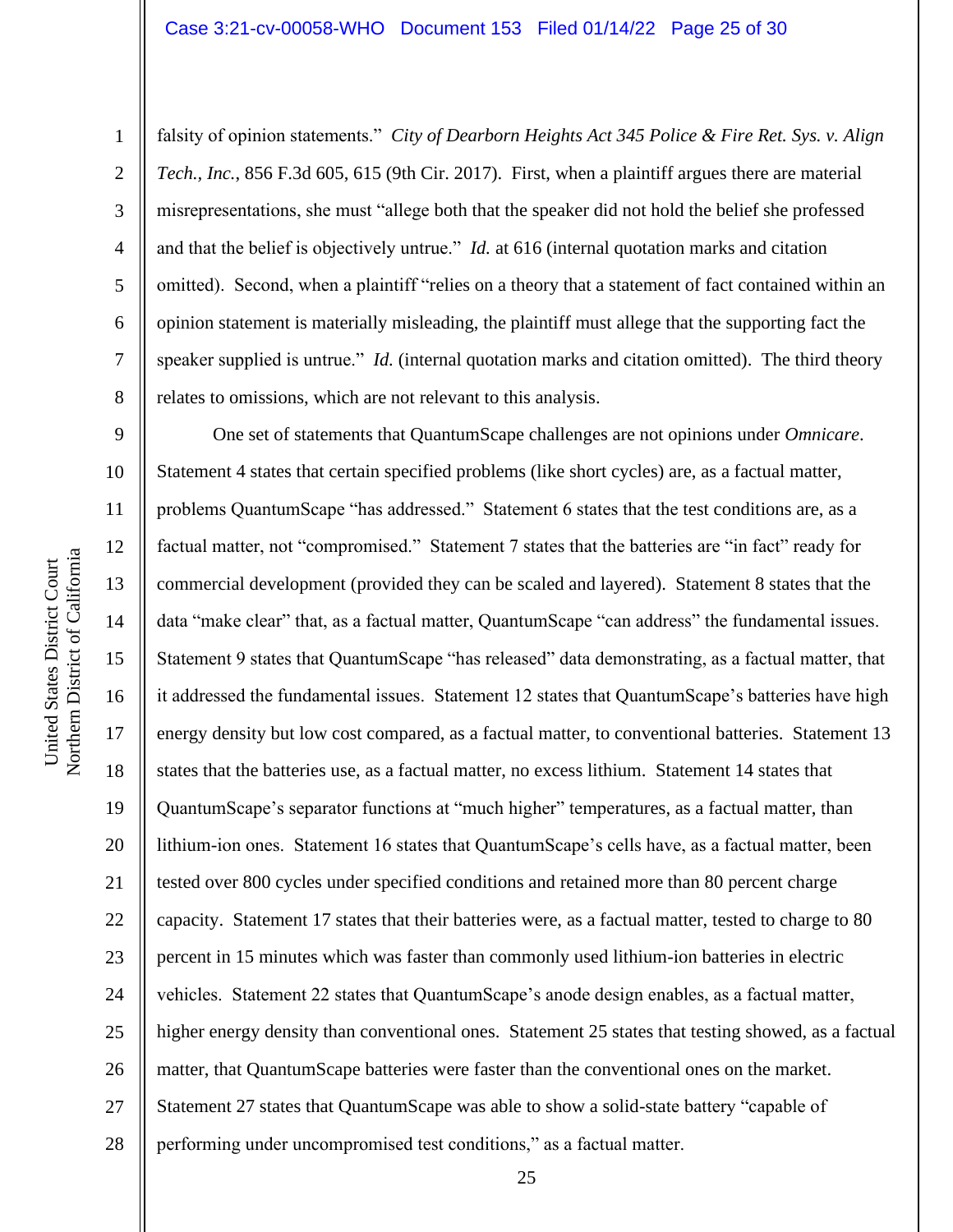3

4

5

6

7

8

9

10

11

12

13

14

15

16

17

18

19

20

21

22

23

24

None of these statements use opinion-qualifying language such as "I think" or "I believe." All express "certainty" about an existing thing or occurrence. *See Omnicare*, 575 U.S. at 183.

A second group of statements are either opinions or I will assume they are for present purposes. Nonetheless, the plaintiffs challenge "a statement of fact contained within" them that they allege is "materially misleading." *Dearborn*, 856 F.3d at 616. To be successful, the plaintiffs must "allege that the supporting fact the speaker supplied is untrue." *Id.*

I assume (without deciding) that Statement 2 is an opinion because Singh stated "we are confident" about what he said. But it is actionable because Singh stated the supporting fact that the "fundamental science risk" was behind them—an assertion capable of being proven true or false. Statement 15 is an opinion because QuantumScape wrote that "we believe" what follows. But it contains the supporting factual assertion that a "figure below" displaying data showed the technology "may provide significant improvements in energy density" over conventional lithiumion batteries. Statement 20 is an opinion because Holme stated that "we believe" what follows. But it contains the supporting factual assertion that the safety in its batteries will be better than that in lithium-ion and explains the reasons in some detail. I assume that Statement 21 is an opinion because Holme begins the sentence by describing things that make certain data "interesting." But he includes, and the plaintiffs challenge, the supporting factual assertion that the batteries performed as they did under "commercially-relevant conditions," which he spells out. I assume that Statement 23 is an opinion because it is in response to the question "what makes you feel like you'll have a sustainable advantage over the rest of the industry?" Singh's response, however, includes the factual assertion that they anticipate their batteries being lower cost than conventional lithium-ion. I assume Statement 24 is an opinion because Singh states that one of the reasons that QuantumScape went public was it "thought" certain things. But the statement includes the supporting fact that most of the "chemistry risk" was behind them.

25

# **D. Optimism and Puffery**

26 27 QuantumScape challenges a last group of statements as unactionable puffery. Most are not; one is.

28

Northern District of California Northern District of California United States District Court United States District Court

Under the securities laws, "[s]tatements of mere corporate puffery, vague statements of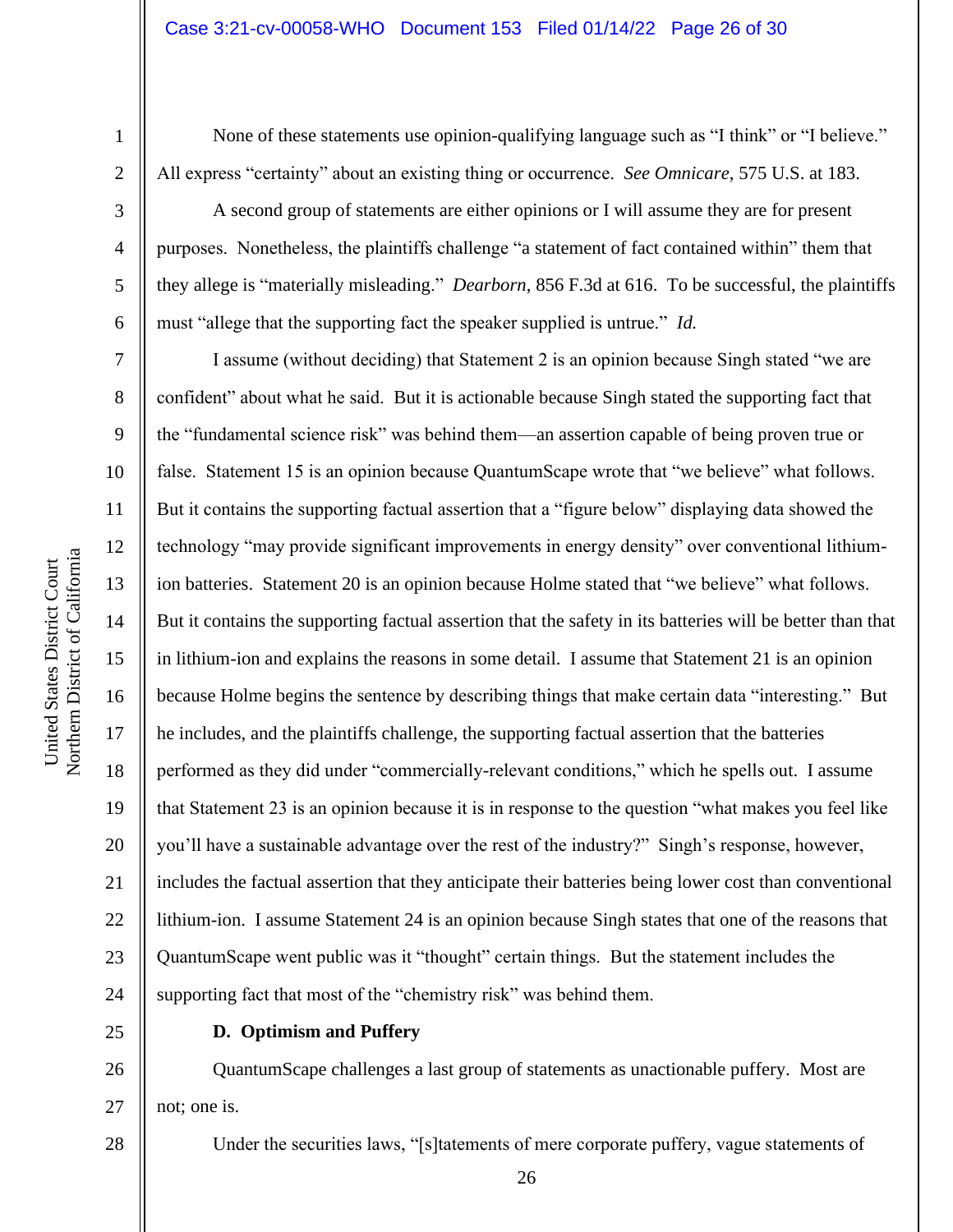optimism like 'good,' 'well-regarded,' or other feel good monikers, are not actionable because professional investors, and most amateur investors as well, know how to devalue the optimism of corporate executives." *Police Ret. Sys. of St. Louis v. Intuitive Surgical, Inc.*, 759 F.3d 1051, 1060 (9th Cir. 2014) (internal quotation marks and citation omitted). "A statement is considered puffery if the claim is extremely unlikely to induce . . . reliance. Ultimately, the difference between a statement of fact and mere puffery rests in the specificity or generality of the claim." *Newcal Indus., Inc. v. Ikon Off. Sol.*, 513 F.3d 1038, 1053 (9th Cir. 2008).

The following statements are not puffery. Statement 7 states that the batteries are "in fact" ready for "commercial deployment," provided they can be scaled and layered. That is a concrete statement about the batteries' stage in development and contains specific caveats. Statement 9 states that QuantumScape's data shows that it has addressed the "fundamental issues" and lists them. As explained above, *supra* Section I.A.ii., these "fundamental" issues are pleaded (and admitted by QuantumScape) to be well-established, so the statement is a concrete representation of specific technical barriers that have been overcome. Statement 16 describes in detail testing that has been performed and its conditions and outcomes; it would be difficult to make it more specific. Statement 25 states that the batteries charge to 80 percent in 15 minutes, which is "significantly faster" than conventional ones. Presumably, QuantumScape takes issue with the "significantly faster" language. But that language does not stand alone: it is tied to a specific time figure and is compared to conventional batteries.

20 21 22 23 24 25 The surviving part of Statement 19, however, is puffery. *See supra* Section I.B.i. (dismissing part of the statement on other grounds). The remaining part states that the solid-state batteries are "record-breaking" in comparison to conventional lithium-ion. Whether something is "record-breaking" might be non-puffery if there were an actual record at issue. But here, the plaintiffs do not point to one. Without that, calling something "record-breaking" is just standardless corporate hype that no reasonable investor would credit.

26

# **E. Conclusion**

27 28 Statement 19 is not actionable and the motion to dismiss is granted to that narrow extent. The other statements that QuantumScape challenges are (respectively) plausibly false or

1

2

3

4

5

6

7

8

9

10

11

12

13

14

15

16

17

18

19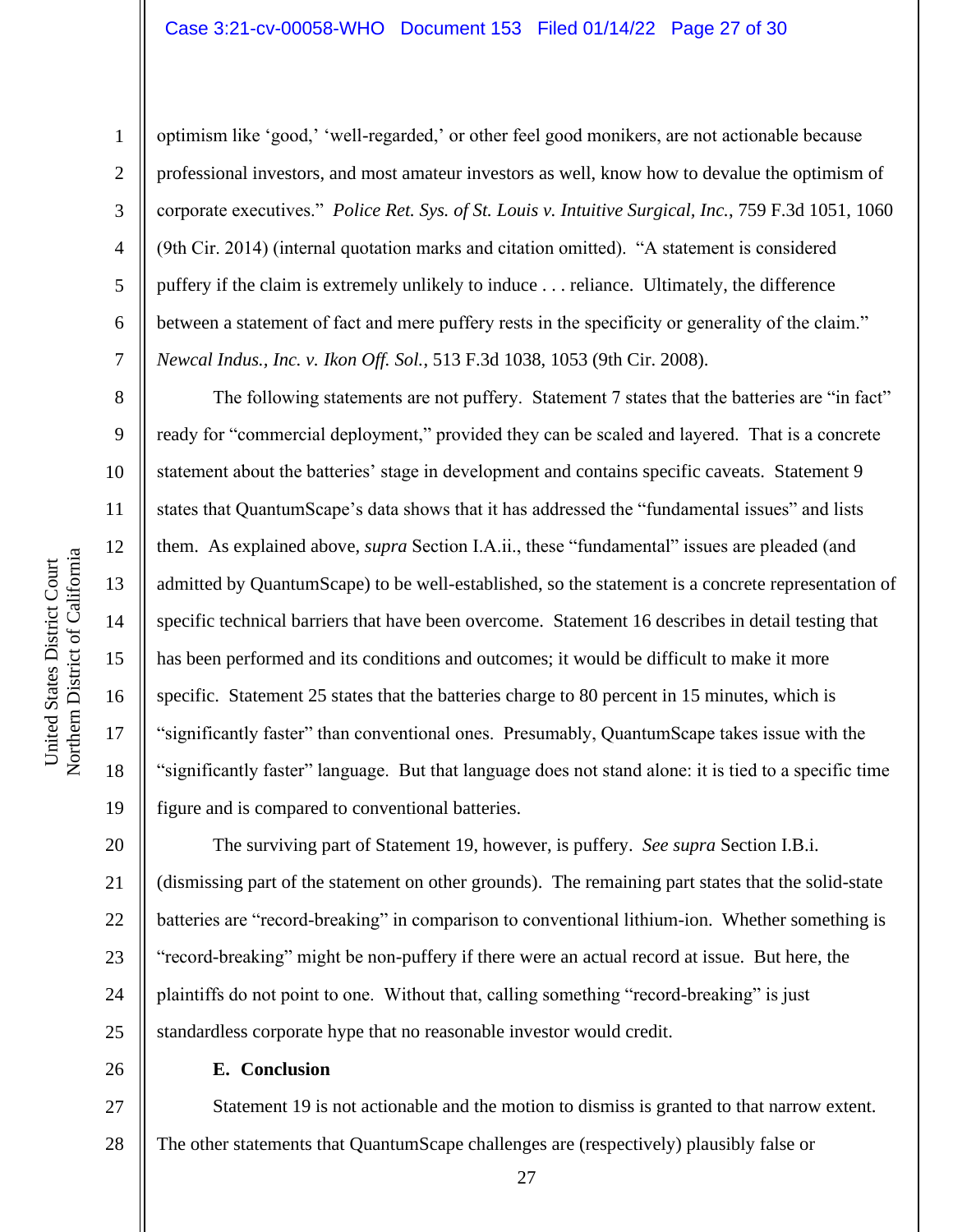misleading, not protected by the safe harbor, and not opinions or puffery.

## **II. SCIENTER**

1

2

3

4

5

6

7

8

9

10

11

12

13

QuantumScape argues that the plaintiffs have failed to adequately plead scienter. Under the PSLRA, plaintiffs must plead facts that create a "strong inference" of the defendant's scienter. *Tellabs, Inc. v. Makor Issues & Rts., Ltd.*, 551 U.S. 308, 323 (2007). The inference need not be "even the most plausible of competing inferences," but it must be "cogent and compelling." *Id.*  (internal quotation marks and citations omitted). Scienter is a mental state that covers "intent to deceive, manipulate, or defraud," and "deliberate recklessness." *Schueneman v. Arena Pharms., Inc.*, 840 F.3d 698, 705 (9th Cir. 2016) (internal quotation marks and citations omitted). "Deliberate recklessness," in turn, means "more than mere recklessness or a motive to commit fraud"; it is instead "an extreme departure from the standards of ordinary care[,] which presents a danger of misleading buyers or sellers that is either known to the defendant or is so obvious that the actor must have been aware of it." *Id.* (internal quotation marks and citations omitted).

14 15 16 17 18 19 20 21 22 23 24 25 Here, as in many cases, "falsity and scienter in private securities fraud cases are generally strongly inferred from the same set of facts." *Ronconi v. Larkin*, 253 F.3d 423, 429 (9th Cir. 2001). As a result, most of the facts that lead to a strong inference of scienter are the same that show falsity. *See id.* On the plaintiffs' theory—and taking as true the allegations in the Seeking Alpha article and Scorpion Capital report—the defendants must at least have intended to deceive investors. The reason is that the statements that the defendants made over and over were, according to the plaintiffs' allegations, verifiable falsehoods. QuantumScape insisted many times, for instance, that it used uncompromised testing conditions. According to the disclosures, however, it used compromised testing conditions and reported that data. If that is true, the defendants must have known they were not reporting the truth—there is no middle ground between the two positions. The most cogent inference that can be drawn, therefore, is that the defendants acted with scienter.

26 27 28 QuantumScape appears to argue that the plaintiffs rely only on the defendants' positions as executive which, according to it, is insufficient to impute knowledge. Reply ISO Mot. ("Reply") [Dkt. No. 142] 12. That is incorrect. This is not a case in which the purported knowledge depends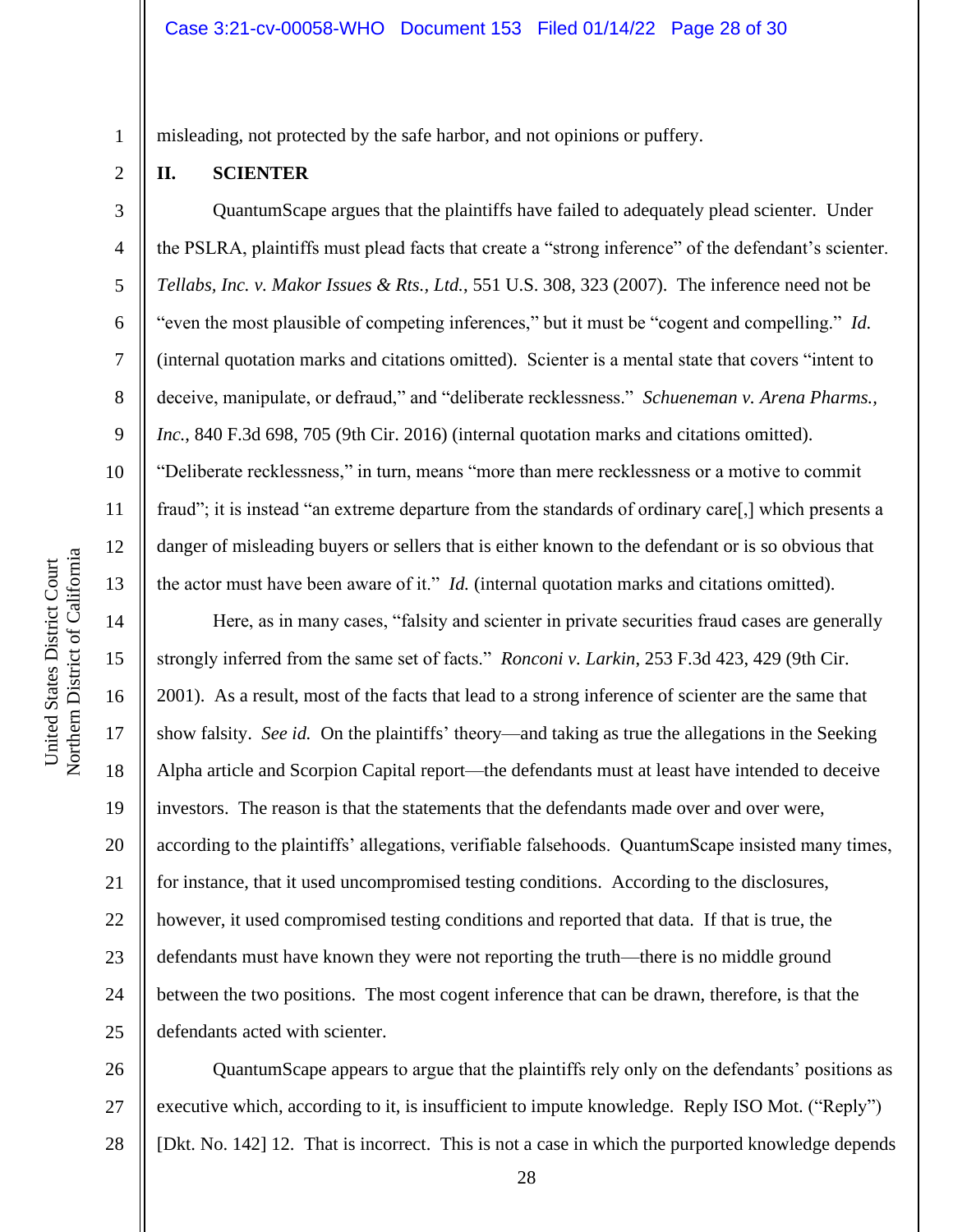only on "corporate management's general awareness of the day-to-day workings of the company's business." *Metzler Inv. GMBH v. Corinthian Colleges, Inc.*, 540 F.3d 1049, 1068 (9th Cir. 2008). Instead, the individual defendants personally reported facts about the company that are alleged to be completely at odds with reality.

The Supreme Court has also explained that "motive can be a relevant consideration" when analyzing scienter pleading. *Tellabs*, 551 U.S. at 325. Here, QuantumScape had spent a decade developing its product and it went public just before the class period. Compl. ¶¶ 36, 311, 316. During the period of the alleged misrepresentations, QuantumScape raised hundreds of millions of dollars—more than it had spent during it previous decade of existence. *See id.*; *see also id.* ¶ 317. It therefore plausibly had a financial incentive to represent that its batteries were farther along and less risky than they actually were. At the least, the motive helps support the inference of scienter.<sup>4</sup>

QuantumScape responds that the theory of scienter is implausible: "Plaintiff illogically suggests that Defendants intended to pull a fast one by manipulating the test results and their means of doing so was through a public presentation of their testing methodology so comprehensive that it exposed their very fraud." Reply 14. But understanding the alleged falsity, according to the plaintiffs, took the analysis of experts and the reports of confidential insiders. For this reason and the reasons explained above in the section on falsity, *see supra* Section I.A., I cannot conclude at this early stage that the defendants did (or intended to) reveal all of the pertinent information underlying their test results.

# **III. LOSS CAUSATION**

21 22 23 24 25 Under the PSLRA, a plaintiff must show "loss causation." That is, they must show a "causal connection between the deceptive acts that form the basis for the claim of securities fraud and the injury suffered by the plaintiff." *In re Gilead Scis. Sec. Litig.*, 536 F.3d 1049, 1055 (9th Cir. 2008) (internal quotation marks and citation omitted). The misrepresentation need not be the "sole" cause of the loss, but it must be a "substantial" one. *See id.* Typically, loss causation is

26

1

2

3

4

5

6

7

8

9

10

11

12

13

14

15

16

17

18

19

<sup>27</sup> 28 <sup>4</sup> The plaintiffs rely on several other allegations to support their scienter argument and QuantumScape disputes them. I find the falsity allegations (primarily) and the alleged motive (secondarily) to be sufficient on their own, so I do not address the plaintiffs' other assertions.